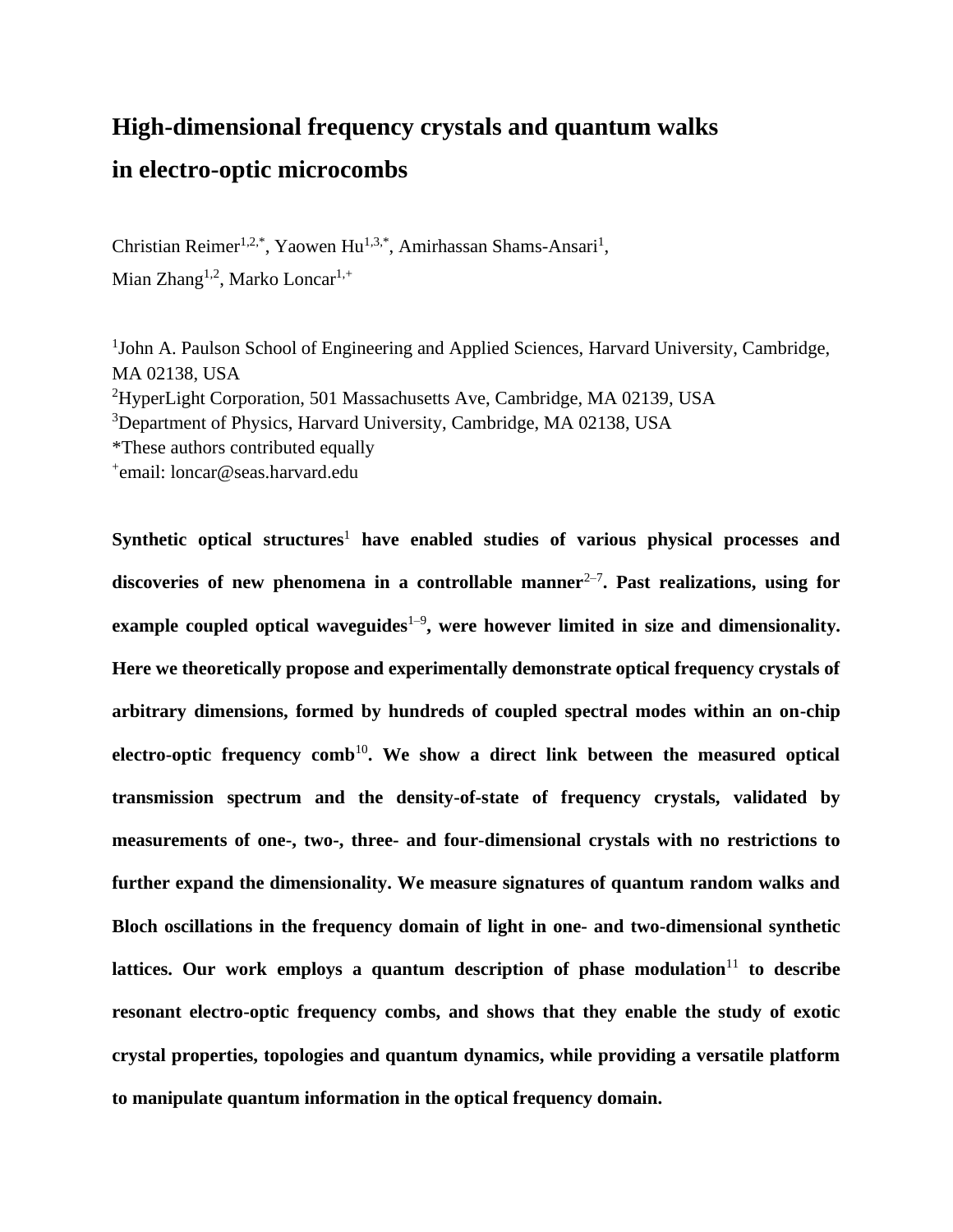While nearly all solid-state crystal structures occurring in nature are three-dimensional, recent research efforts have resulted in the discoveries of lower-dimensional structures such as graphene or carbon nanotubes. Increasing the dimensionality of solid-state crystals is however implausible since they are bound by the three-dimensional Euclidian space. Extending the concept of highdimensional spaces to crystal structures is an intriguing concept, which has been studied from a theoretical standpoint<sup>12,13</sup>. In contrast to solid-state crystals, synthetic structures, realized by e.g. optical lattices<sup>1–9</sup>, have recently enabled the investigation of various physical processes in a controllable manner<sup>2-7</sup>, and even the study of new phenomena<sup>8,9</sup>. High-dimensional synthetic crystal structures are of significant interest: they can be used to investigate complex dynamics of solid-state materials, where e.g. the impact of forces, gauge fields, defects or multi-particle interactions could be mapped to higher dimensions<sup>14–16</sup>. Furthermore, by mapping one system onto another with higher dimensionality, it becomes possible to solve certain problems more efficiently, which is the working principle of reservoir computers<sup>17</sup>. Synthetic crystals are also ideally suited to study complex dynamics in a highly controllable manner, since they are not restricted by physical space and can thus provide unique properties including high-dimensionality. Optics, in particular, provides a powerful platform since the modes of light can be described by the same equations that govern the dynamics of many other physical systems. The realizations of synthetic optical structures have included measurements of classical and quantum correlations<sup>2</sup>, Bloch oscillations<sup>3</sup>, Anderson localization<sup>4</sup>, Ising spin chains<sup>5</sup>, quantum random walks<sup>6</sup>, topological structures<sup>7</sup>, as well as parity-time<sup>8</sup> and super-symmetric<sup>9</sup> lattices. Past realizations of synthetic photonic lattices were, however, limited in size and dimensionality, as they mainly relied on coupled optical waveguides<sup>3–9</sup>, i.e. a spatial degree of freedom on a two-dimensional plane.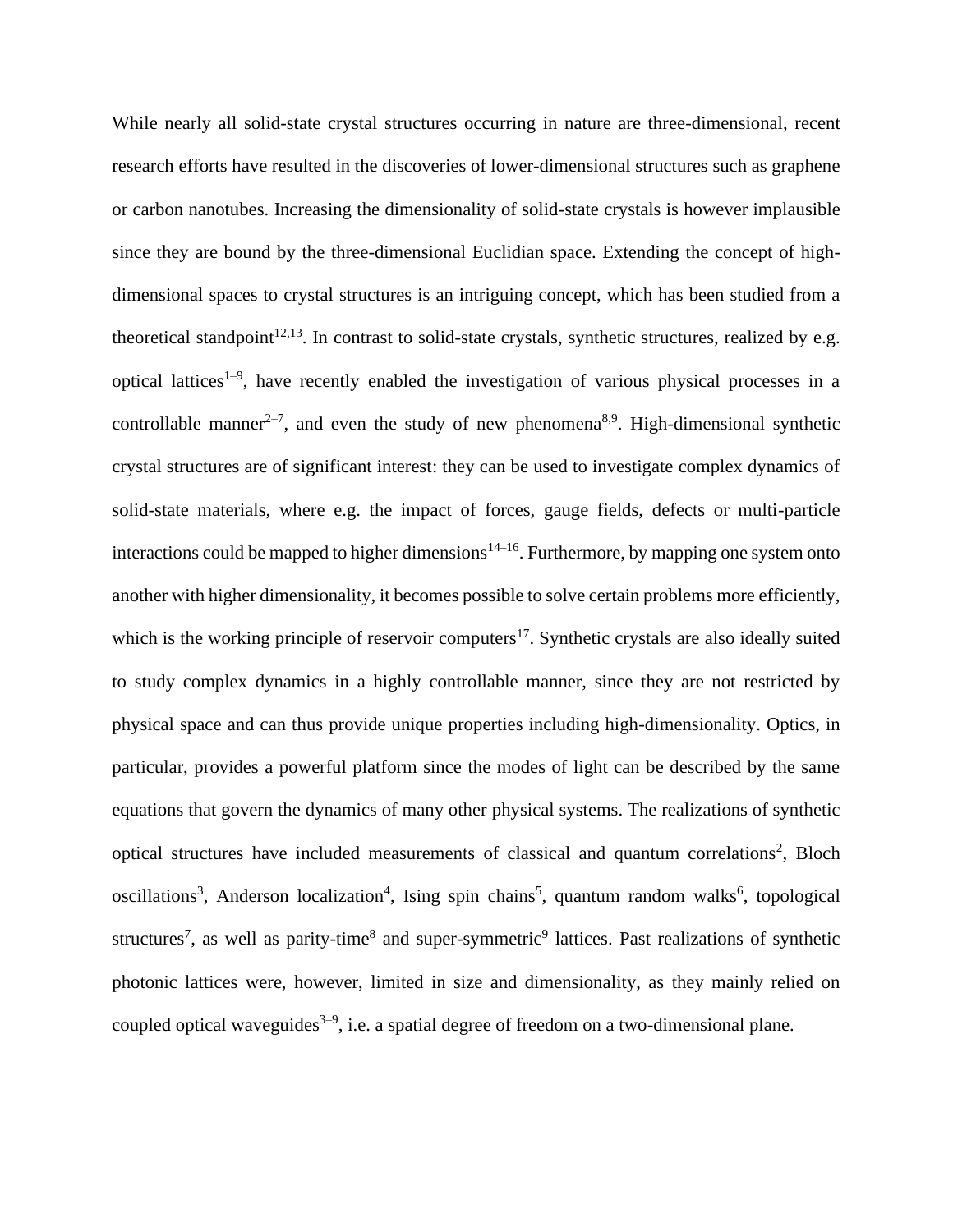Here we investigate the quantum properties of electro-optic frequency combs<sup>10</sup> and show that they can be modeled by means of a generalized tight-binding model. In agreement with the theoretical predictions, we measure the generation of synthetic optical frequency crystals in high-dimensional space. In our approach, discrete lattice points are formed by spectral modes of an optical microring resonator realized in thin-film lithium niobite  $(LN)$  integrated photonic platform<sup>18</sup>, while the coupling between lattice points is controlled by electro-optic phase modulation<sup>11</sup>, enabled by the second-order nonlinearity of LN. Light coupled into the frequency crystals experiences quantum coherent scattering and interference at different lattice points, in direct analogy to electron behaviour in solid-state crystals. We show that it is possible to directly measure the density-ofstates (DOS) of the frequency crystals and furthermore measure signatures of quantum coherent scattering processes such as Bloch oscillations and multi-dimensional quantum random walks. Our results show that electro-optic frequency combs can be used for frequency-domain quantum information processing<sup>19-23</sup>.

The tight-binding model is one of the most fundamental models in solid state physics<sup>24</sup>, which assumes that particles (such as electrons or here photons) are localized at specific positions of the crystal lattice, and that they can hop between neighboring lattice points while preserving phase coherence. Optical tight-binding systems have in the past been realized using spatial modes in coupled optical waveguides<sup> $2-4,25$ </sup>, or temporal modes in coupled resonators with different roundtrip times<sup>8,26</sup>. In contrast, here we experimentally realize synthetic crystal<sup>15,27–29</sup> utilizing the discrete frequency modes of a LN microring resonator<sup>10</sup>, see Fig. 1 and Methods. By applying an electronic radio-frequency (RF) signal with a frequency equal to the separation between adjacent frequency modes (known as free spectral range, FSR), optical coupling can be initiated, where the coupling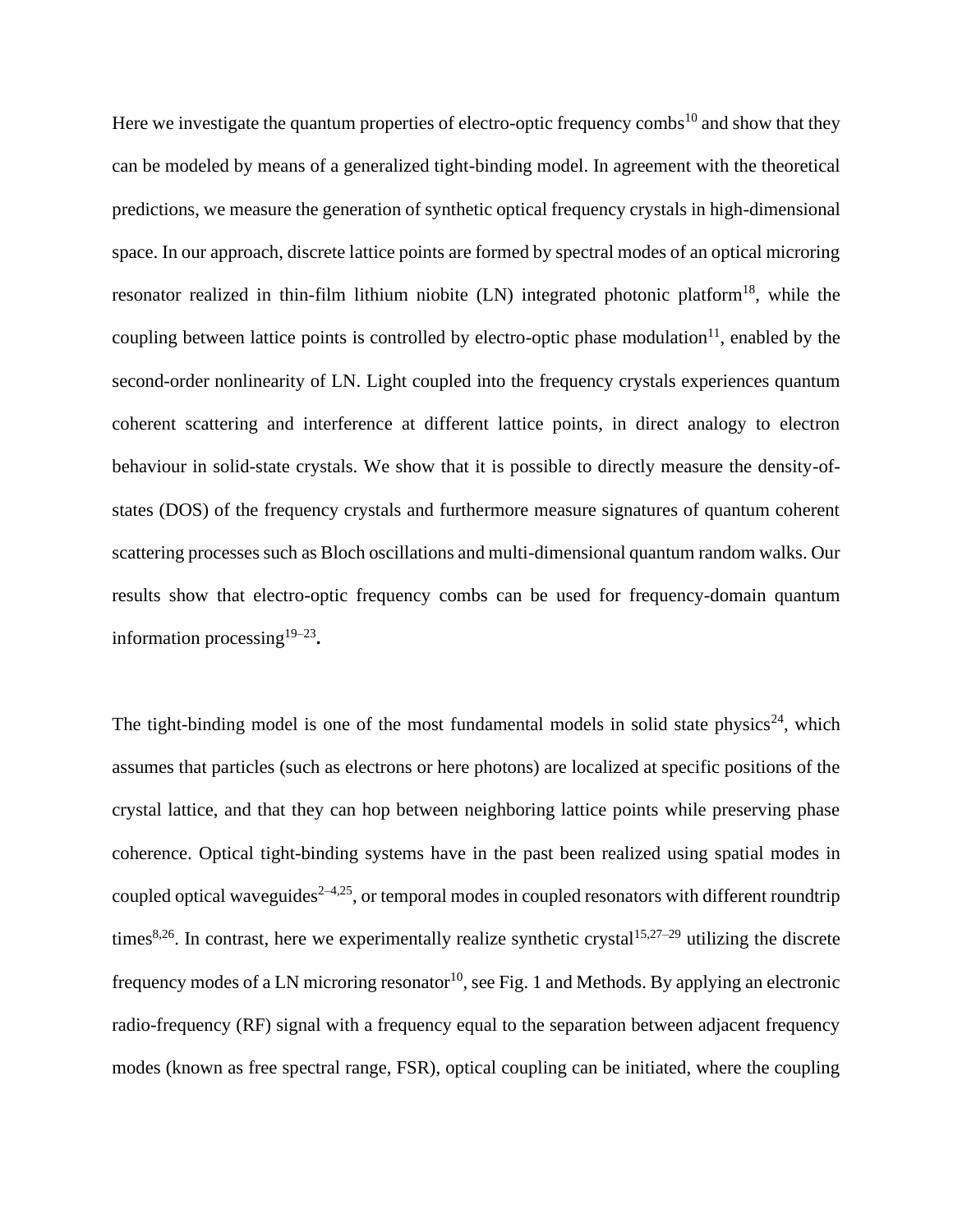strength can be adjusted by the strength of the electric driving signal. Such an electro-optic resonator driven by a single-tone RF signal, commonly referred to as an electro-optical frequency  $comb^{10,30}$ , can also be described in a quantum model as an one-dimensional tight-binding lattice<sup>28</sup> with a hopping rate related to the applied RF power. We here show that such a tight-binding frequency crystal representation is not limited to one-dimensional realizations. For example, using two RF signals (both only very slightly detuned from the resonator FSR), a photon placed in one optical resonance (Fig. 1b) can be frequency-shifted to neighboring resonance by the driving RF signal. Such a system can be described by a two-dimensional tight-binding model, see Methods. Remarkably, we demonstrate that the same principle can be extended to three, four and many more dimensions using different RF driving signal. Here, each additional RF frequency-tone can span an additional spectral dimension, see Fig. 1b and Methods. Importantly, individual frequency modes within the microring resonators can be unambiguously mapped to individual lattice points within the crystal's synthetic frequency space, see Fig. 1. This high level of control and one-toone mapping of spectral modes in real frequency space to lattice points in synthetic frequency space enables the experimental investigation of crystal structures in high-dimensions.

Using the quantum mechanical tight-binding model to describe the electro-optic frequency comb, we show that the frequency crystal's density-of-states (DOS) can be directly measured by probing the optical transmission spectrum of the resonator, see Methods. In particular, using input-output theory of optical resonators, we established a direct relationship between the optical transmission  $T(\Delta)$  and density of states  $D(\Delta)$  of the frequency crystals, see Methods, which is given by:

$$
T(\Delta) = 1 - 2\pi \frac{\kappa_e}{N_t^d} D(\Delta)
$$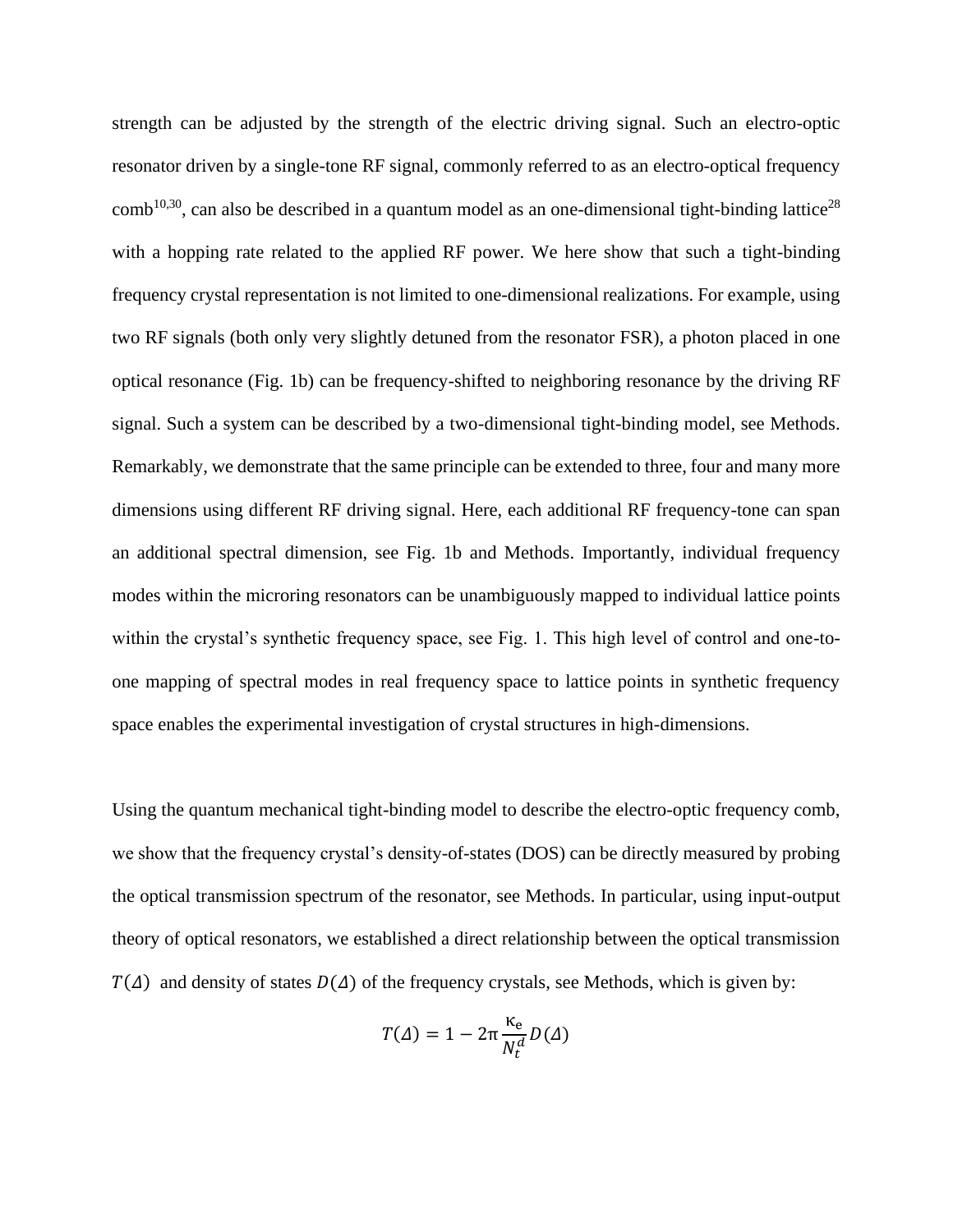where  $\Delta$  is wavelength detuning from the resonance center,  $\kappa_e$  is the external coupling rate, *d* is the number of RF tone, and  $N_t$  is the total number of cavity resonance mode coupled by one RF tone, see Methods. The expression can be understood by considering that a larger DOS leads to a the larger the number of optical modes that are coupled through electro-optic modulations, and due to the interference condition in the resonator, this leads to a larger the effective optical "absorption" within the resonator, and thus smaller transmission. These results show that measuring the transmission spectrum of cavity resonance, using a tunable continuous waver laser at telecom wavelengths, represents a direct measurement of the DOS of the frequency crystal. Leveraging this analogy, we experimentally probed the DOS of one-, two-, three-, and fourdimensional frequency crystals, using up to four RF drives to drive an electro-optic ring resonator with 10 GHz free spectral range, where the RF tones were detuned by 1 MHz with respect to each other. We found excellent agreement with the analytical solution for the DOS of the crystals, see Fig. 2.

A particularly important feature described by a tight-binding model is the occurrence of quantum random walks, which arise from the phase-coherent step-wise propagation of particles in a lattice. Therefore, exciting our frequency crystal with a photon that has a narrow spectral linewidth (i.e. driving a single lattice point of the crystal in synthetic space) is expected to give rise to the quantum random walk dynamics in frequency domain, resulting in spectral spreading for each roundtrip in the resonator (Fig. 3a). However, a photon that is spectrally narrow enough to only excite a single resonance intrinsically has to have a temporal duration much longer than the round-trip time of the resonator. For this reason, a description using individual round-trips cannot adequately describe the dynamics. We find that instead of experiencing discrete steps, multiple steps of the quantum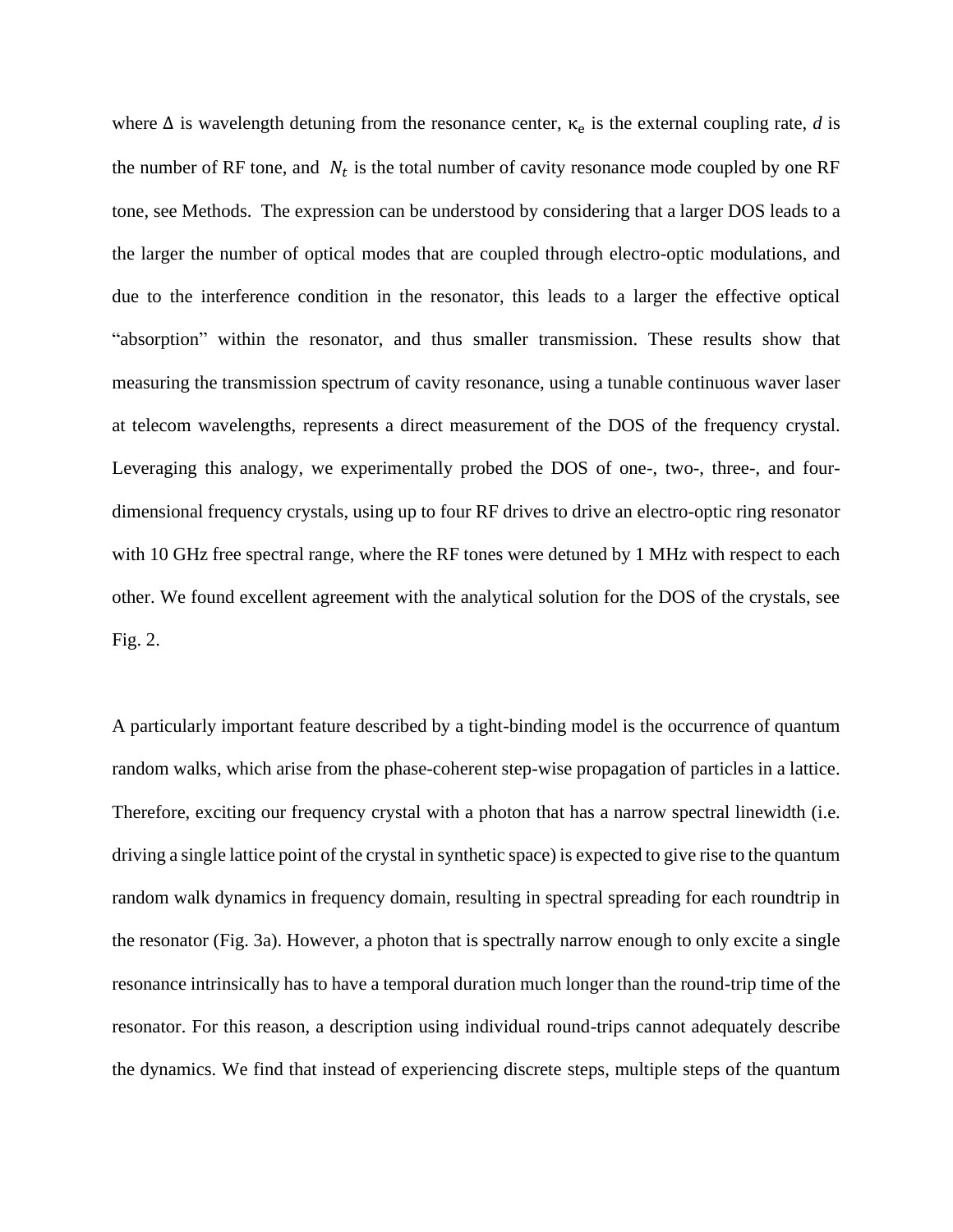walk coherently interfere over the coherence time of the photon, forming a steady-state output, see Methods and Fig. 3c. This result of our tight-binding model, predicting an exponential envelope in the output spectrum, agrees with classical model of electro-optic frequency combs<sup>10</sup>, and therefore provides a means to model electro-optical combs at the single photon level.

Bloch oscillations are another well-known effect in solid-state physics, which occur in the presence of a linear force in the crystal. Theoretical considerations of one-dimensional frequency crystals have predicted that a linear force can be induced if the RF driving field is detuned from the spectral separation of the microring resonator modes<sup>28</sup>. In particular, with an RF modulation frequency significantly detuned from the FSR, spectral modes are generated detuned from the center of the resonances, which in turn induces additional phase-shift. This effect is analogous to a phase shift induced by a linear force in solid-state crystals that are responsible for Bloch oscillations<sup>28</sup>. In the frequency crystal, these Bloch oscillations result in the re-localization of the light at the input frequency after a certain number of roundtrips, see Fig. 3b. When excited with a spectrally narrow photon, multiple roundtrips coherently interfere over the coherence time of the photon, and the resulting steady state solution shows a spectrum with interference fringes and clear cut-offs in the spectrum, which arises from the Bloch oscillations, see Fig. 3d. The measured optical spectrum agrees well with simulations and represents a measured signature of Bloch oscillations in the frequency domain of light.

Considering two- and higher-dimensional frequency crystals, quantum random walks are expected to appear in the synthetic frequency space (schematic in Fig. 1b), which maps into measurable signatures in real frequency space (schematic in Fig. 1c). In a two-dimensional frequency crystal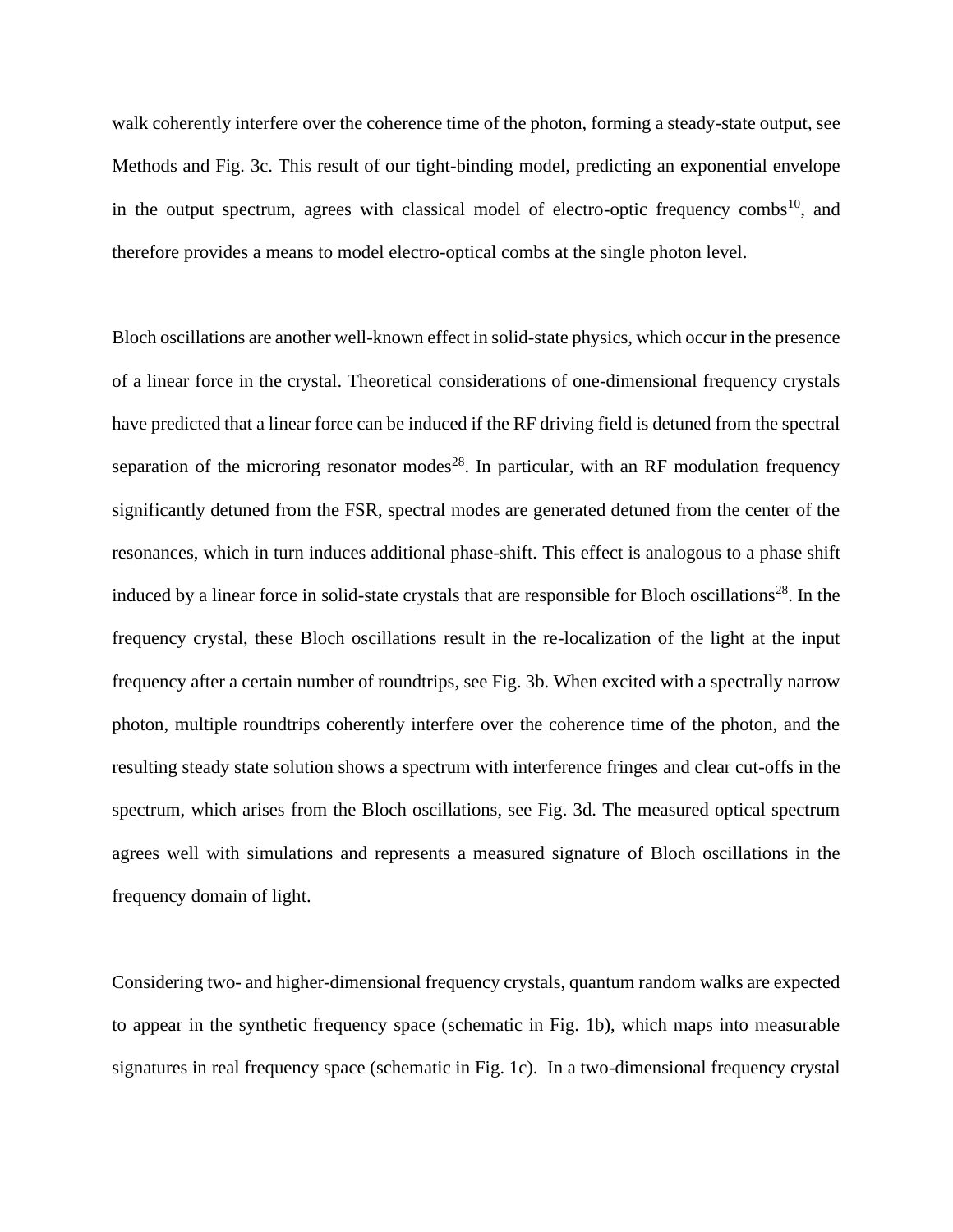(formed by two RF modulation frequencies), a photon positioned in a single lattice point can "hop" to one of the four nearest-neighbour lattice points per roundtrip. Fig. 4a shows examples of possible paths that a photon can take if placed at a single lattice point (e.g. at the center of Fig. 4a) within a 2D synthetic lattice. In classical random walks, the different possible paths are independent, leading to a Gaussian probability distribution. In contrast, in quantum random walks, all possible paths to individual lattice points are phase coherent and interfere, leading to a non-Gaussian probability distribution. Making use of the tight-binding model, we numerically simulated the probability distribution of a single photon propagating in a frequency crystal, finding clear signatures of quantum random walks, see Fig. 4b. Furthermore, as discussed in Fig. 3, when frequency crystal is excited with spectrally narrow photons, multiple random-walk steps coherently interfere, leading to a steady-state photon distribution in synthetic frequency space, see Fig. 4c. This steady-state is dominated by the shape of the quantum random walks for different roundtrips and shows a clear localization of the photons to a narrow spectral bandwidth far away from the excitation wavelength. It is possible to map the photon distribution in synthetic space to the measurable real frequency space (see Fig. 1c), where the spectral content within resonances of the microring resonator represent cross sections through the synthetic frequency space, see Fig. 4c. Our theoretical considerations predict that the signatures of two-dimensional quantum random walks lead to many excited spectral modes within resonances close to the excitation frequency, and to only very few frequency modes for resonances far away from the excitation. This is confirmed experimentally using a heterodyne detection technique to measure the spectral content of the resonances close to and far away from the excitation one, see Fig. 4e-h. In particular, for cavity resonances close to the excitation frequency we measure many excited spectral modes (see Fig. 4e-f), while for cavity resonances further away from the excitation, the measured spectral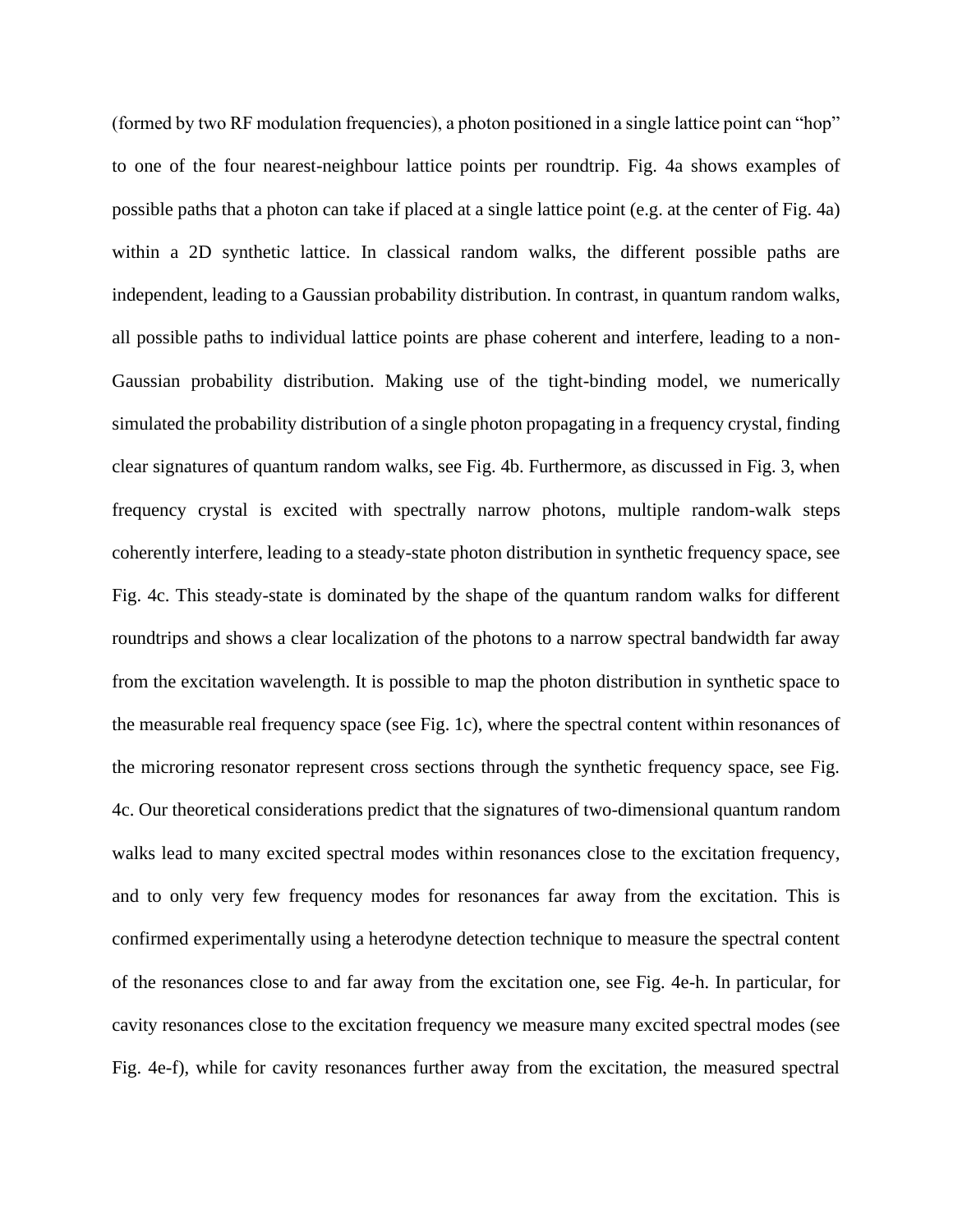content narrowed down and consisted only of a few lines (see Fig. 4g-h). Our measurements confirm the existence of spectral narrowing, a key signature of two-dimensional quantum random walks. This spectral localization is highly relevant for the generation of broad EO combs. Indeed, it has been shown that the spectral extent of EO combs is mainly limited by a cut-off imposed by detuning of spectral modes from them center of the cavity resonances<sup>10</sup>. Remarkably, the quantum random walks in frequency crystals counters spectral cut-offs and eliminates the effect of Bloch oscillations in the two-dimensional quantum walk. In particular, the quantum walks force the photons to propagate mainly within the center of the resonances where it does not experience resonator-induced phase shifts (i.e. linear forces), therefore enabling broad comb generation when driven with multiple RF tones.

In conclusion, we have theoretically proposed and experimentally generated high-dimensional synthetic frequency crystals by driving an electro-optic resonator with multiple RF signals. Optical transmission measurements are demonstrated to be a powerful tool for the direct characterization of the density-of-state of frequency crystals. A generalized tight-binding formalism has been applied to model the quantum properties of resonant electro-optic frequency combs, which was able to predict the measured signatures of Bloch oscillations and quantum random walks in oneand two-dimensional frequency crystals. Furthermore, we performed the first experimental characterizations of tight-binding systems with dimensionality larger than three. Our work provides fundamental insight into the nature of electro-optical frequency combs, where the tightbinding description of the system provides a new understanding of the comb dynamics, especially when driven with multiple RF signals, and enables modeling of the system of single photons. While the performed measurements themselves were classical in this work, the measured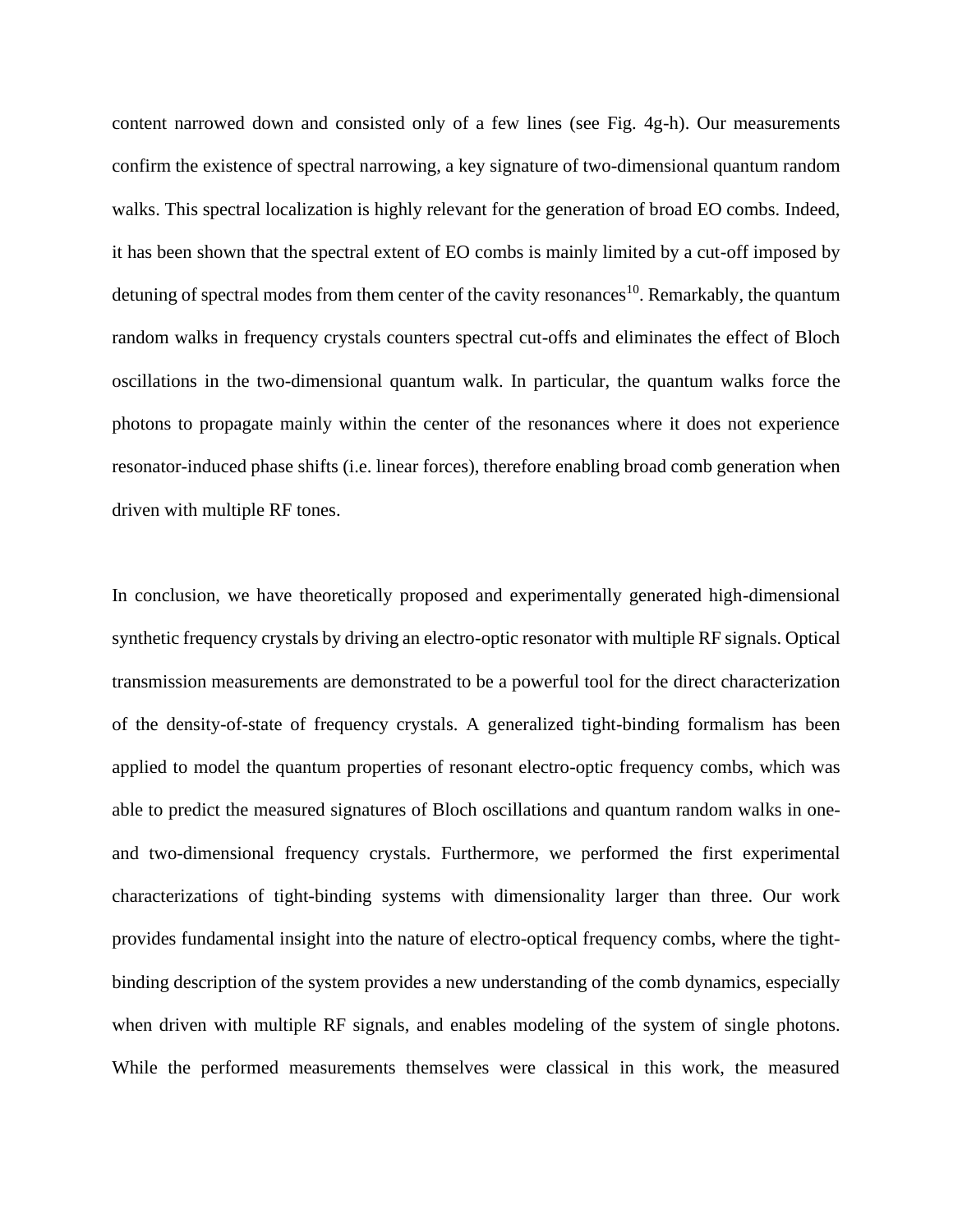signatures nevertheless confirm that the photon dynamics within the frequency crystals are quantum coherent and phase stable. Future work will focus on investigating two- or multi-photon dynamics, which can be described in the here-presented theoretical framework. This opens up new possibilities of using electro-optical combs for frequency domain quantum information processing<sup>23</sup>. In particular, non-resonant electro-optic modulation has been used for the implementation of quantum state manipulation in the frequency domain<sup>31</sup>, and the excitation of frequency crystals with squeezed<sup>19</sup> or frequency-entangled<sup>31</sup> optical quantum states could be used to perform various quantum operations. Electro-optic frequency combs are therefore a versatile platform to investigate synthetic crystal structures, and furthermore provide a powerful tool to perform quantum information processing in the frequency domain of light.

### **References and Notes**

- 1. Yuan, L., Lin, Q., Xiao, M. & Fan, S. Synthetic dimension in photonics. *Optica* **5**, 1396– 1405 (2018).
- 2. Bromberg, Y., Lahini, Y., Morandotti, R. & Silberberg, Y. Quantum and classical correlations in waveguide lattices. *Phys. Rev. Lett.* **102**, 253904 (2009).
- 3. Morandotti, R., Peschel, U., Aitchison, J. S., Eisenberg, H. S. & Silberberg, Y. Experimental observation of linear and nonlinear optical Bloch oscillations. *Phys. Rev. Lett.* **83**, 4756– 4759 (1999).
- 4. Lahini, Y. *et al.* Anderson localization and nonlinearity in one-dimensional disordered photonic lattices. *Phys. Rev. Lett.* **100**, 013906 (2008).
- 5. Mcmahon, P. L. *et al.* A fully-programmable 100-spin coherent Ising machine with all-toall connections. *Science* **354**, 614–617 (2016).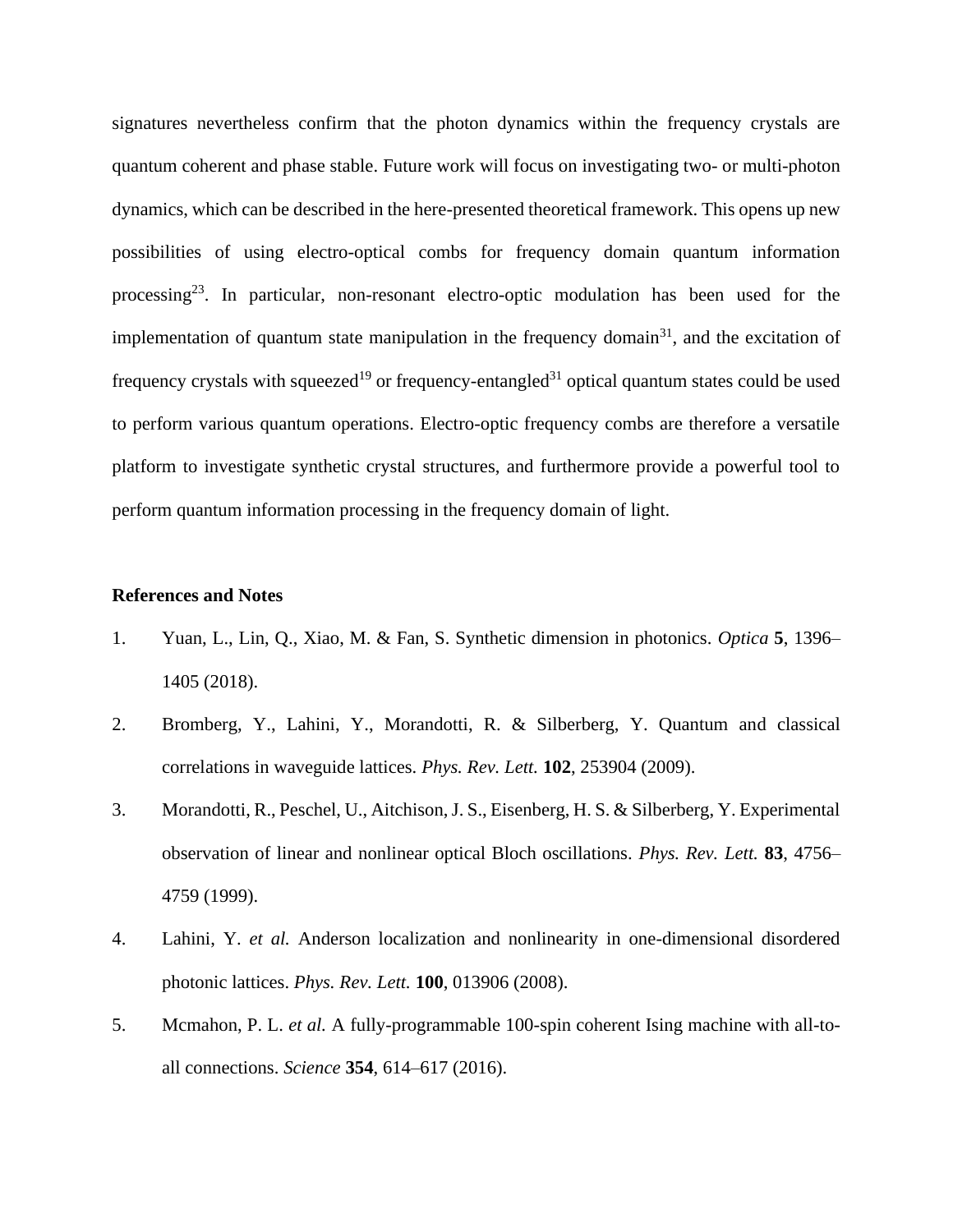- 6. Peruzzo, A. *et al.* Quantum walks of correlated particles. *Science* **329**, 1500–1503 (2010).
- 7. Lu, L., Joannopoulos, J. D. & Soljačić, M. Topological photonics. *Nat. Photonics* **8**, 821– 829 (2014).
- 8. Regensburger, A. *et al.* Parity-time synthetic photonic lattices. *Nature* **488**, 167–171 (2012).
- 9. Miri, M. A., Heinrich, M., El-Ganainy, R. & Christodoulides, D. N. Supersymmetric optical structures. *Phys. Rev. Lett.* **110**, 233902 (2013).
- 10. Zhang, M. *et al.* Broadband electro-optic frequency comb generation in a lithium niobate microring resonator. *Nature* **568**, 373–377 (2019).
- 11. Capmany, J. & Fernández-pousa, C. R. Quantum model for electro-optical phase modulation. *J. Opt. Soc. Am. B* **27**, 119–129 (2010).
- 12. Skoge, M., Donev, A., Stillinger, F. H. & Torquato, S. Packing hyperspheres in highdimensional Euclidean spaces. *Phys. Rev. E - Stat. Nonlinear, Soft Matter Phys.* **74**, 041127 (2006).
- 13. Zachary, C. E. & Torquato, S. High-dimensional generalizations of the kagomé and diamond crystals and the decorrelation principle for periodic sphere packings. *J. Stat. Mech. Theory Exp.* **10**, P10017 (2011).
- 14. Celi, A. *et al.* Synthetic gauge fields in synthetic dimensions. *Phys. Rev. Lett.* **112**, 043001 (2014).
- 15. Yuan, L., Shi, Y. & Fan, S. Photonic gauge potential in a system with a synthetic frequency dimension. *Opt. Lett.* **41**, 741–744 (2016).
- 16. Schreiber, A. *et al.* A 2D quantum walk simulation of two-particle dynamics. *Science* **336**, 1218448 (2012).
- 17. Duport, F., Smerieri, A., Akrout, A., Haelterman, M. & Massar, S. Fully analogue photonic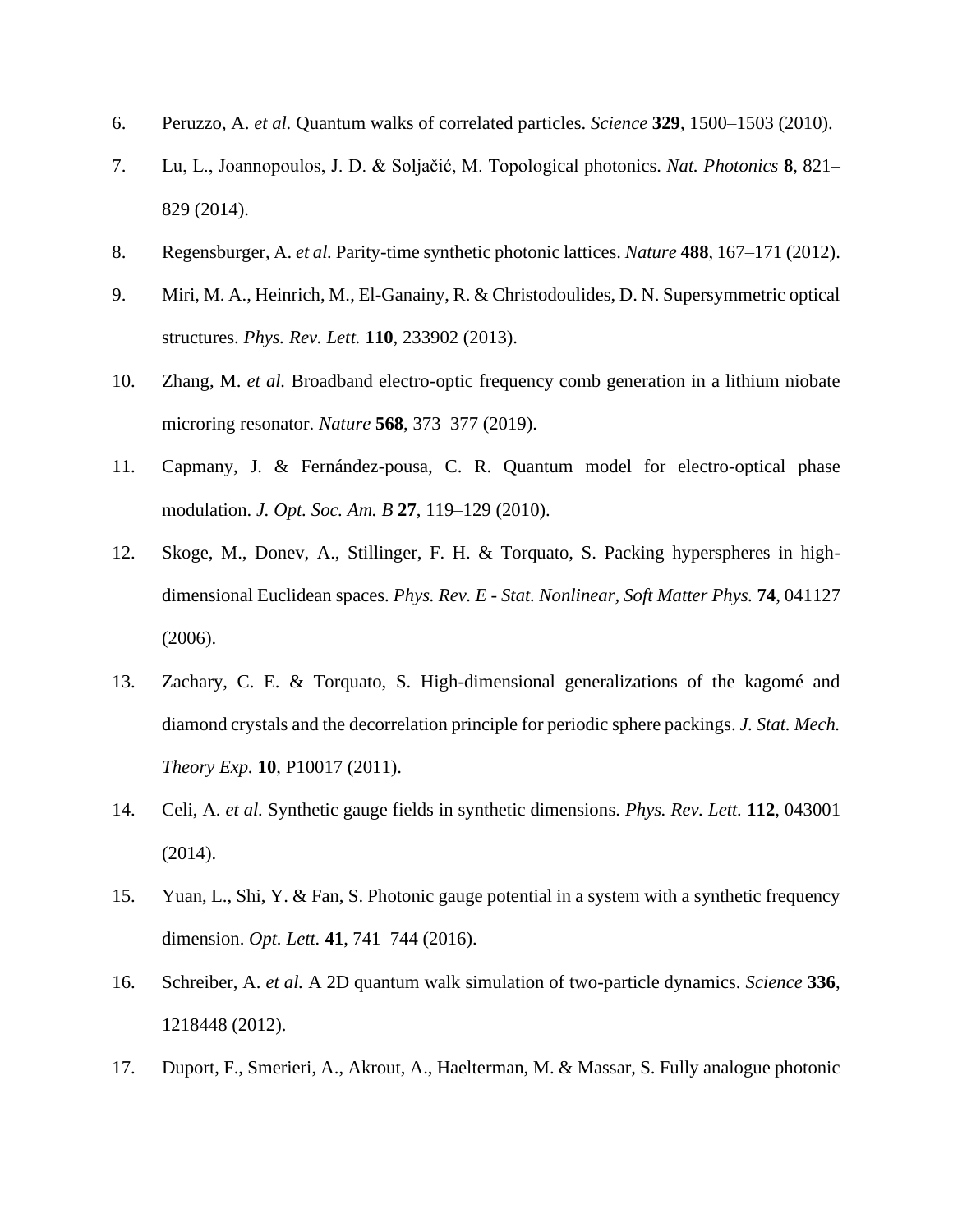reservoir computer. *Sci. Rep.* **6**, 22381 (2016).

- 18. Zhang, M., Wang, C., Cheng, R., Shams-Ansari, A. & Loncar, M. Monolithic Ultrahigh-Q Lithium Niobate Microring Resonator. *Optica* **4**, 1536–1537 (2017).
- 19. Roslund, J., de Araújo, R. M., Jiang, S., Fabre, C. & Treps, N. Wavelength-multiplexed quantum networks with ultrafast frequency combs. *Nat. Photonics* **8**, 109–112 (2013).
- 20. Kues, M. *et al.* On-chip generation of high-dimensional entangled quantum states and their coherent control. *Nature* **546**, 622–626 (2017).
- 21. Jaramillo-Villegas, J. A. *et al.* Persistent energy–time entanglement covering multiple resonances of an on-chip biphoton frequency comb. *Optica* **4**, 655–658 (2017).
- 22. Chen, M., Menicucci, N. C. & Pfister, O. Experimental Realization of Multipartite Entanglement of 60 Modes of a Quantum Optical Frequency Comb. *Phys. Rev. Lett.* **112**, 120505 (2014).
- 23. Lukens, J. M. & Lougovski, P. Frequency-encoded photonic qubits for scalable quantum information processing. *Optica* **4**, 8–16 (2017).
- 24. Slater, J. C. & Koster, G. F. Simplified LCAO method for the periodic potential problem. *Phys. Rev.* **94**, 1498–1524 (1954).
- 25. Lai, P. *et al.* Experimental two-dimensional quantum walk on a photonic chip. *Sci. Adv.* **4**, eaat3174 (2018).
- 26. Schreiber, A. *et al.* Photons walking the line: A quantum walk with adjustable coin operations. *Phys. Rev. Lett.* **104**, 050502 (2010).
- 27. Lin, Q., Xiao, M., Yuan, L. & Fan, S. Photonic Weyl point in a two-dimensional resonator lattice with a synthetic frequency dimension. *Nat. Commun.* **7**, 13731 (2016).
- 28. Yuan, L. & Fan, S. Bloch oscillation and unidirectional translation of frequency in a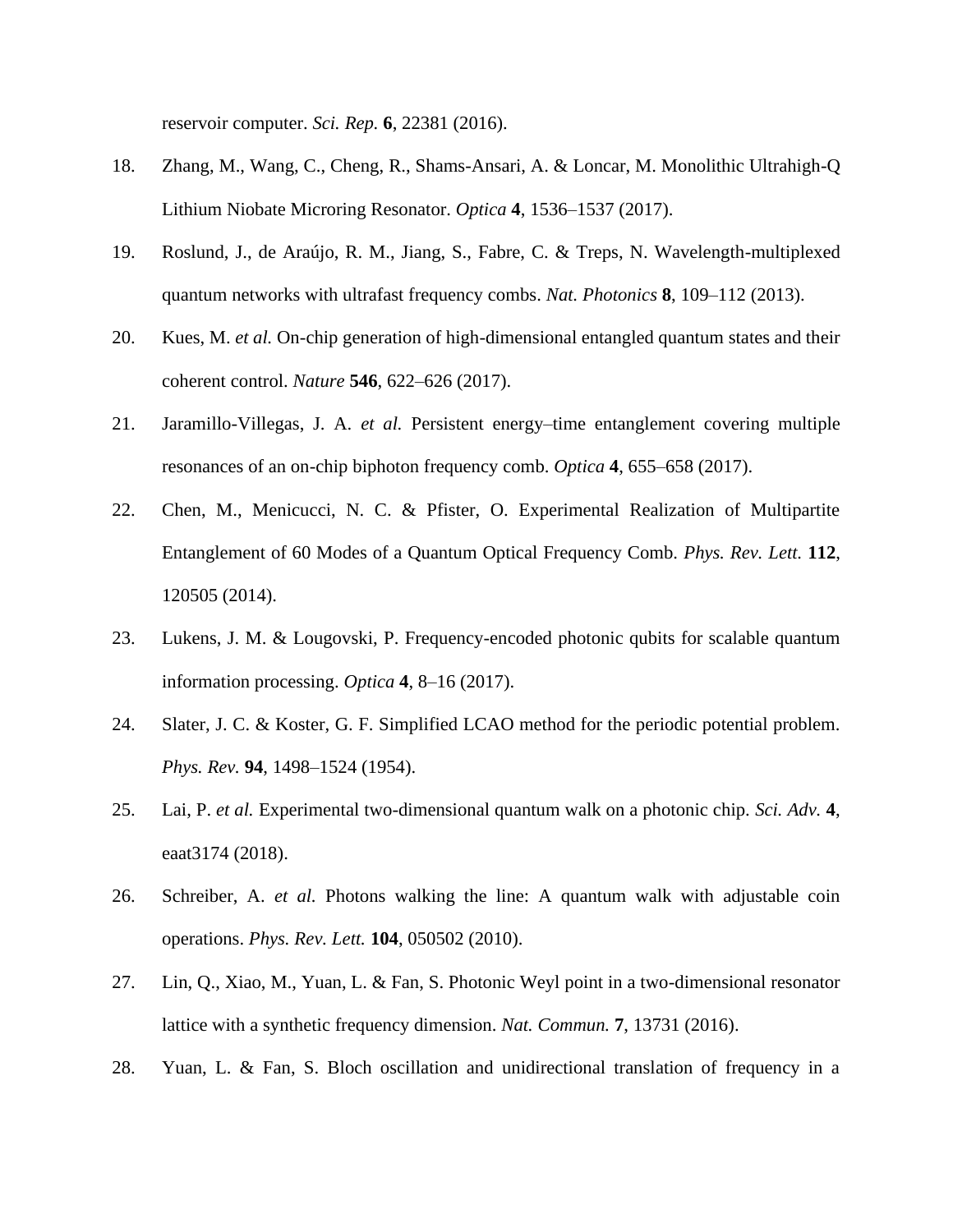dynamically modulated ring resonator. *Optica* **3**, 1014–1018 (2016).

- 29. Yuan, L., Xiao, M., Lin, Q. & Fan, S. Synthetic space with arbitrary dimensions in a few rings undergoing dynamic modulation. *Phys. Rev. B* **97**, 104105 (2018).
- 30. Kourogi, M., Nakagawa, K. & Ohtsu, M. Wide-span optical frequency comb generator for accurate optical frequency difference measurement. *IEEE J. Quantum Electron.* **29**, 2693– 2701 (1993).
- 31. Kues, M. *et al.* Quantum optical microcombs. *Nat. Photonics* **13**, 170–179 (2019).

**Acknowledgements.** We thank J. MacArthur for providing an RF source for the experiments, Cheng Wang and Shunyu Yao for helpful discussions, and B. Machielse and S. Bogdanovic for feedback on the manuscript. This work is supported in part by the National Science Foundation (NSF) (ECCS1609549, ECCS- 1740296 E2CDA and DMR-1231319) and by Harvard University Office of Technology Development (Physical Sciences and Engineering Accelerator Award). Device fabrication was performed at the Harvard University Center for Nanoscale Systems, a member of the National Nanotechnology Coordinated Infrastructure Network, which is supported by the NSF under ECCS award no. 1541959.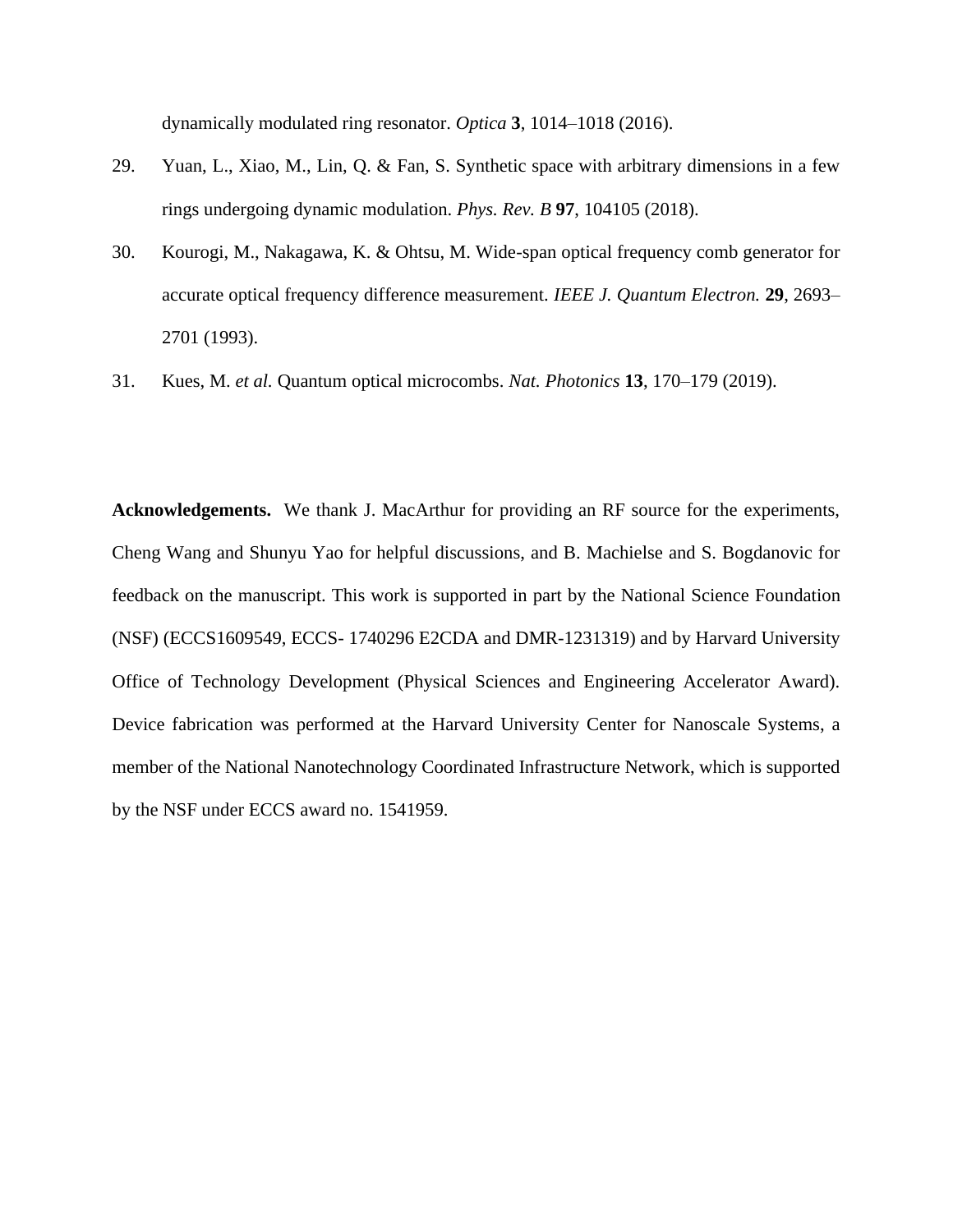## **Figures:**



**Fig. 1: Optical frequency crystals generation in electro-optic frequency combs. a)** Schematic of the electro-optically modulated resonator used to generate the frequency crystals. The device consists of a waveguide coupled race-track resonator with electrodes placed around it. The highdimensional frequency crystals are formed by modulating the device with multiple, slightly detuned, RF signals (here two RF signals are shown for illustration). This gives rise to multiple excitations of each race-track resonance, each representing a crystal lattice point. **b)** The tightbinding crystals can be represented in synthetic frequency space as fixed lattice points (yellow circle), where coupling between neighboring lattice points is mediated by electro-optic modulation due to applied RF field. By modulating simultaneously with different frequencies, highdimensional lattices can be generated in synthetic frequency space. **c)** As a result, each optical resonance (mode of a resonator) represents one lattice point, one crystallographic direction, or one crystal plane of the synthetic frequency crystal when one, two or three RF tones are applied,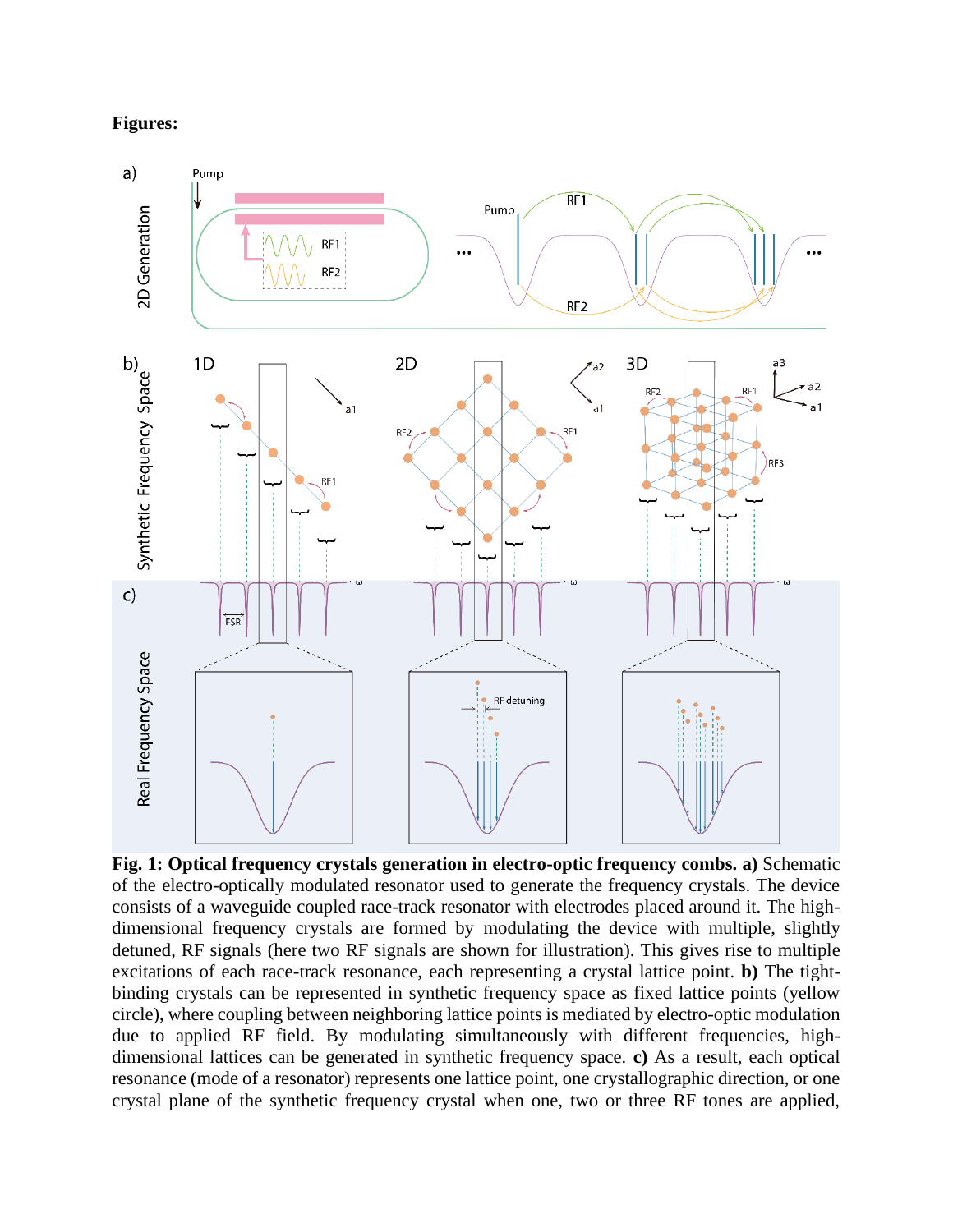respectively**.** Within each resonance, the spacing between optical excitations is determined by the frequency difference between the RF driving signals.



**Fig. 2: Density-of-states of high-dimensional frequency crystals.** By scanning an excitation laser through the optical resonances, it becomes possible to directly measure the density-of-states of the frequency crystals. Shown is the measured normalized optical transmission (blue trace) for one- to four-dimensional crystals, superimposed with the analytical model (orange trace) based on the density-of-states of the frequency crystal. Very good agreement is observed, thus confirming that the density-of-states can be measured directly.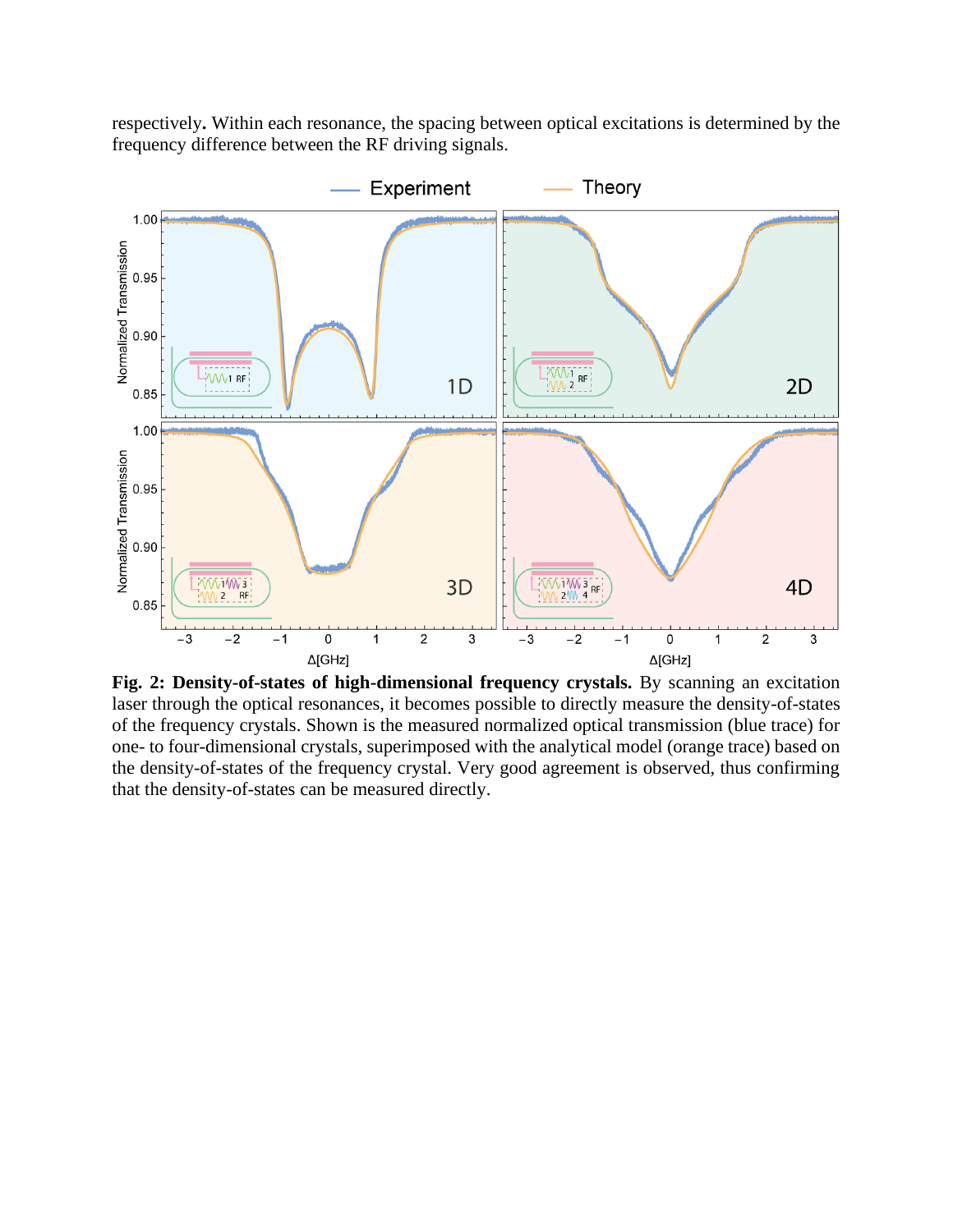

**Fig. 3: Quantum random walks and Bloch oscillations in one-dimensional frequency crystals. a)** In the absence of RF fields, CW laser excitation of the ring resonator leads to the excitation of one spectral mode (mode number 0), which is equivalent to the excitation of a single lattice point of a synthetic crystal. With RF fields applied, photon can hop to neighboring optical modes, giving rise to a quantum random walk and spectral broadening. Numerical simulations show that spectral modes with increasing mode number can be excited as light completes more roundtrips (RT) inside the resonator. Here, the frequency of the RF drive was perfectly matched to the free spectral range (FSR) of the resonator. **b)** If the RF driving signal is detuned form the resonator FSR, an effective linear force is imposed, which leads to Bloch oscillations in the frequency domain. **c)** If the frequency crystal is excited with photons that are spectrally narrow enough to excite only a single lattice point, their temporally duration has to be larger than multiple round trips. In such narrowband excitation, all roundtrips of the random walks coherently interfere over the coherence time of the photon, forming a steady state output with characteristic exponentially decaying spectrum. **d)** In the presence of Bloch oscillations, a sharp cut-off in the optical output spectrum is measured, which arises from the oscillations in the random walks. The insets in **c)** and **d)** show numerical simulations for different RTs to illustrate the effect arising from the coherent addition of multiple quantum random walk roundtrips.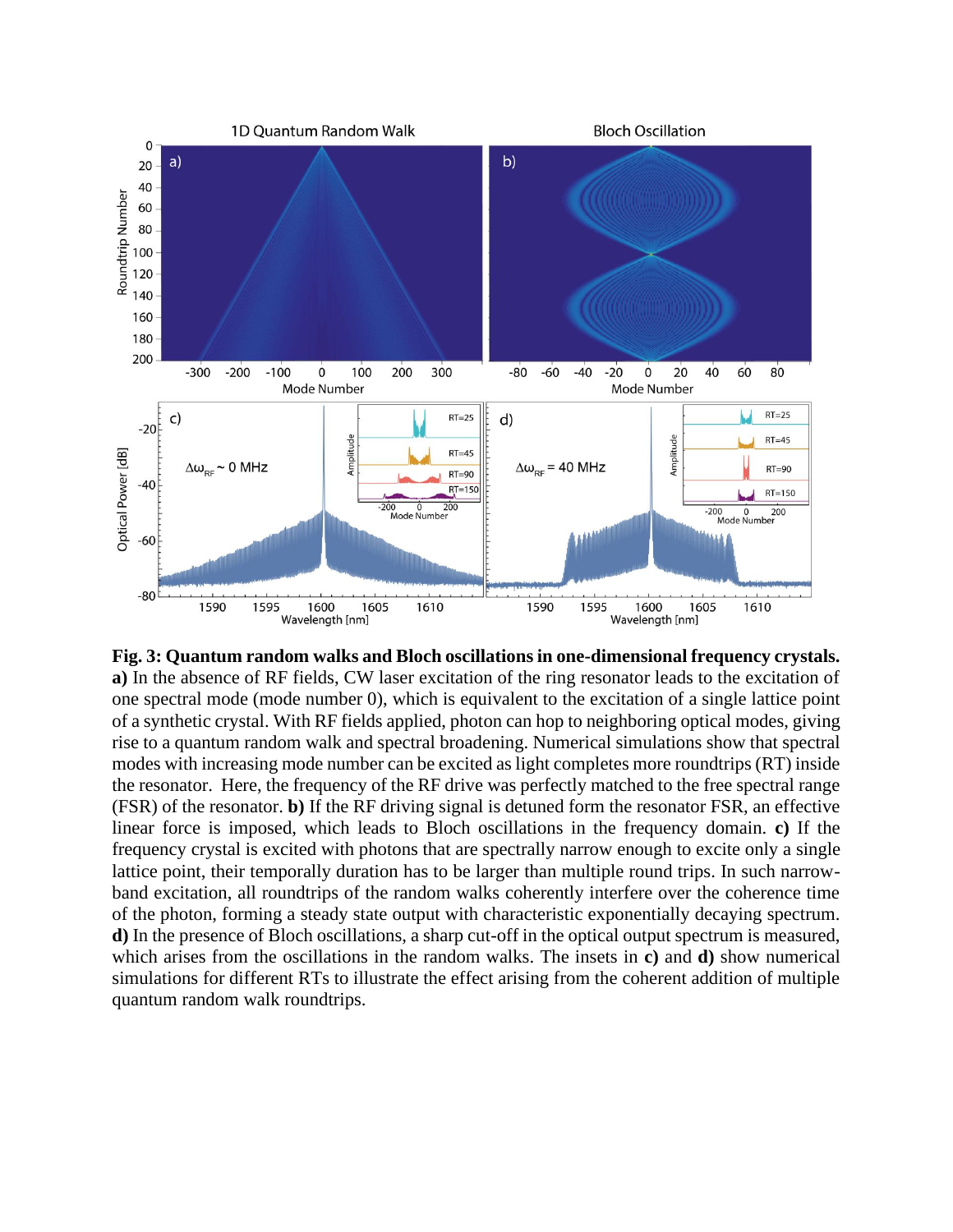

**Fig. 4: Probing quantum walks in two-dimensional synthetic crystals. a)**. Illustration of possible paths that photon can take after four random walk steps (i.e. round trips), if placed in the center of the 2D synthetic lattice. If the photon propagation is quantum coherent, all possible paths leading to the same lattice point interfere, resulting in interference patterns in the probability distribution of the photon location in the lattice, see **b)** for 25 simulated roundtrips (RT). If the frequency crystal is excited spectrally narrow photons (single lattice point excitation), multiple roundtrips  $(RT = 1, 2, ..., N)$  coherently interfere, leading to a steady-state photon probability distribution in synthetic frequency space (the color and z-axis represents the amplitude), see **c)**. The distribution in synthetic space can be mapped to measurable real frequency space, see Fig. 1. The emission spectrum in real frequency space was measured with an optical spectrum analyzer **d)**, while the spectral content within individual resonances was measured using homodyne detection **e-h)**. As the spectral content within individual resonances are traces through the steadystate in synthetic space, broad spectra were expected and measured close to the excitation **e-f)**, while narrow spectra were measured further away from the excitation, **g-h)**, showing excellent agreement with simulations.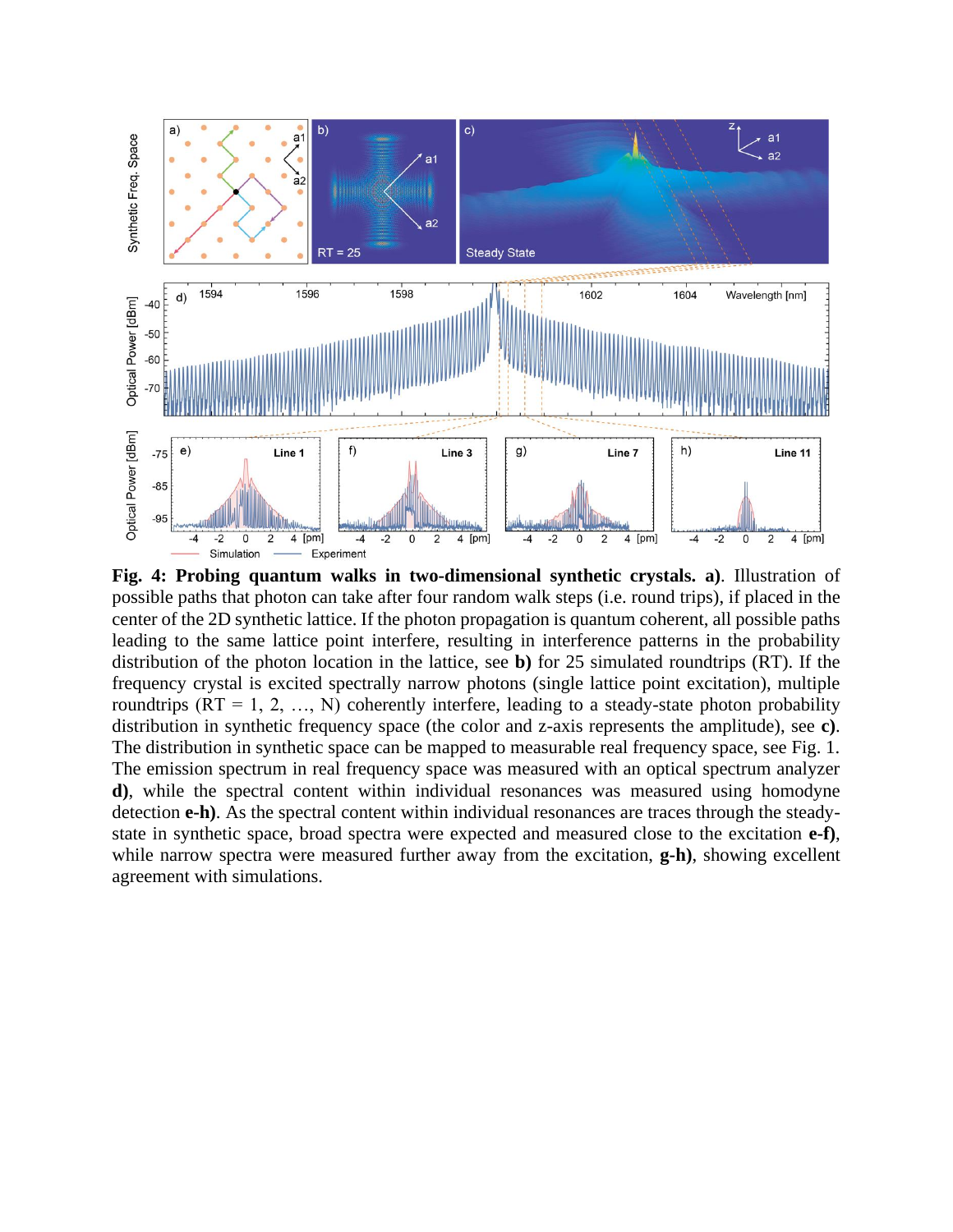#### **Methods:**

**Experimental setup.** The electro-optic resonators were fabricated on x-cut single crystalline 600 nm thick lithium niobate (LN) layer on top of 2 µm thermally gown SiO<sub>2</sub> layer, on top of silicon substrate (wafers by NANOLN). The patterns were defined using standard electro-beam lithography, and were transferred into the LN layer using argon plasma etching. Gold electrodes were placed next to the optical waveguides to enable electro-optic modulation. The chips were diced and the facet polished to enable end-fire optical coupling implemented with two lensed optical fibers, and the electrical signal was fed to the microelectrodes using a contact probe. The microwave driving signals were generated by four radio-frequency (RF) synthesizers (two HP 83711B and two Hittite HMC-T2240), which were phase-locked via a common 10 MHz clock and can operate independently at different frequencies. The different RF signals were combined using RF power splitters and were amplifier by an electrical power amplifier (Pasternack) and passed through a circulator with a 50 Ohm terminated third port, before being connected with the contact probe. In all presented measurements, we used a tunable laser (Santec TSL-510) to pump the resonator. For the measurements shown in Fig, 2 the laser was scanned through the resonances and detected the output with a 125 MHz photodiode (New Focus 1811). For the measurements shown in Fig. 3, the excitation laser was into the center of the resonance and the output spectrum was measured with a standard grating based optical spectrum analyzer with 20 pm resolution. For the heterodyne detection measurements shown in Fig. 4, the excitation laser was tuned to the center of the resonance as for the measurements in Fig. 3, and the light was sent to a 3dB fiber direction coupler and overlapped with light emitted from a second tunable laser (Santec TSL-510), used as a local oscillator, before being detected with a 12 GHz photodiode (New Focus 1544A). The photodiode signal was analyzed with a radio frequency spectrum analyzer to record the beat-note of the local oscillator with the individual lines emitted from the electro-optic resonator.

## **Generalized tight-binding model of electro-optic frequency combs driven by one and multiple radio-frequency signals.**

For *one-dimensional frequency crystal*, one electro-optic modulation Ωcos is applied to the ring resonator. This modulation can induce the hopping between different resonant modes of the cavity, which can be described by the following Hamiltonian:

$$
H = \sum_{j=-N}^{N} \omega_j a_j^{\dagger} a_j + \Omega \cos \omega t \left( a_j^{\dagger} a_{j+1} + h.c. \right)
$$

Here  $\omega_j$  is the frequency of the j-th resonant modes and for now we assume that there is no group velocity dispersion so that all resonant modes have equal spacing with free spectral range (FSR)  $\omega_F = \omega_{j+1} - \omega_j$ . We choose  $\omega_0$  (i.e. j=0) as the mode that is optically excited with a pump laser, and we consider  $N_t = 2N + 1$  resonant modes.

Moving into a rotating frame of all resonant modes by doing substitution for each FSR mode  $a_j \to a_j e^{-i\omega_j t}$ , followed by applying the rotating wave approximation, we obtain

$$
H = \sum_{j} \frac{\Omega}{2} (a_j^{\dagger} a_{j+1} e^{i\delta t} + h.c.)
$$

where  $\delta = \omega - \omega_F$ . In the following we consider the RF modulation with frequency equal to FSR so that  $\delta = 0$  for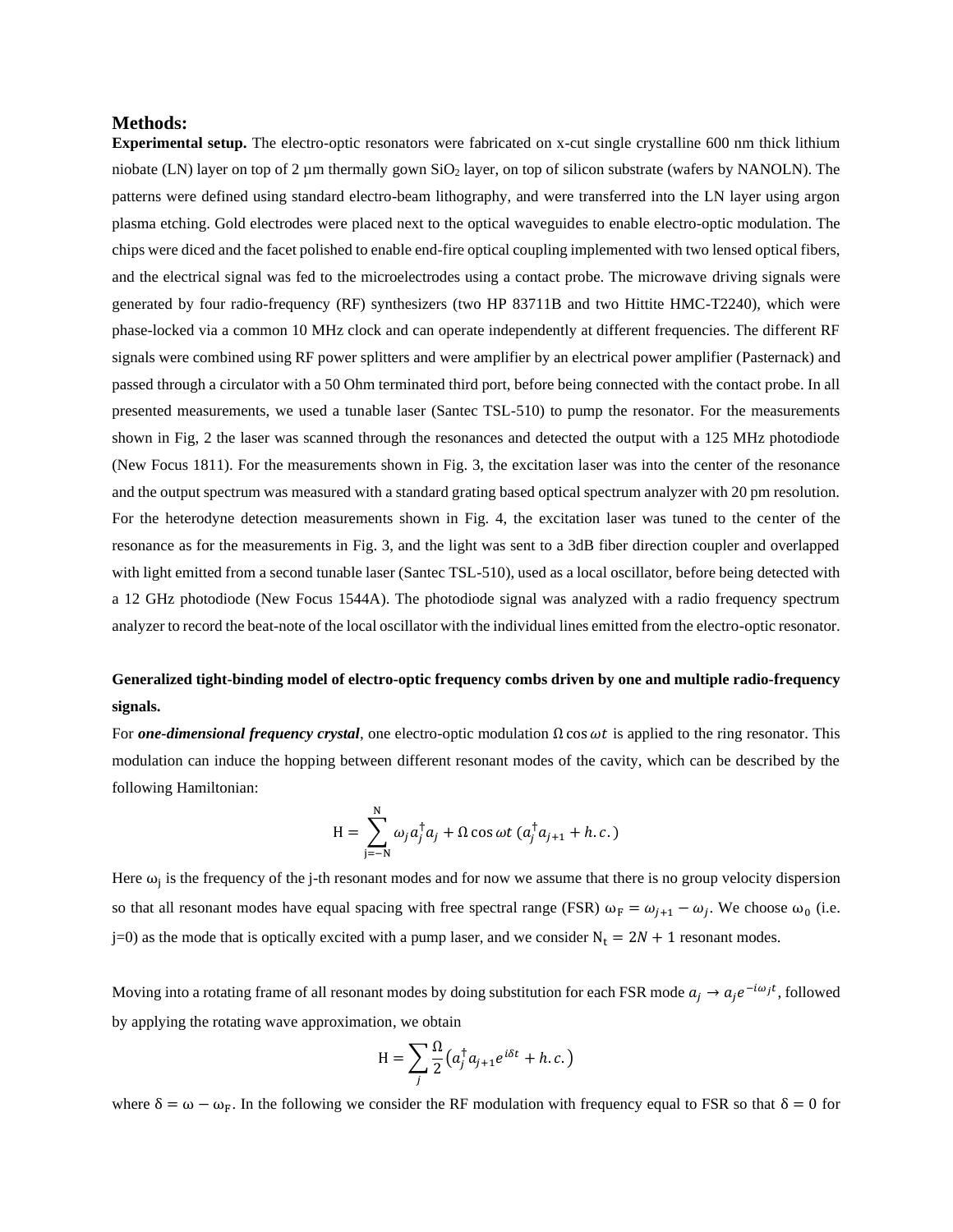simplicity.

$$
H = \sum_{j} \frac{\Omega}{2} \left( a_j^{\dagger} a_{j+1} + h.c. \right)
$$

This is equivalent to the one-dimensional tight-binding Hamiltonian in k space

$$
H = \sum_{k} \Omega \cos k \, a_{k}^{\dagger} a_{k}
$$

where the mode  $a_k$  are defined as:

$$
a_k = \frac{1}{\sqrt{N_t}} \sum_j e^{-ikj} a_j \qquad a_j = \frac{1}{\sqrt{N_t}} \sum_k e^{ikj} a_k
$$

with k defined as  $k = \frac{2\pi}{N}$  $\frac{2\pi}{N_t}$ l ( $l = -N, ..., N$ ).

For *high dimensional frequency crystals*, we consider multiple RF tones to modulate the ring resonator, which means that the RF signals applied on the electrode are described by  $\sum_{i=1}^{d} \Omega_i$  cos  $\omega_i t$  with the crystal dimension labeled as *d*, and each  $\omega_i$  just has a slight frequency difference (around 1MHz) detuned from the FSR  $\omega_F$ . Then the Hamiltonian is:

$$
H = \sum_{j=-N}^{N} \left( \omega_j a_j^{\dagger} a_j + \sum_{i} \Omega_i \cos \omega_i t \left( a_j^{\dagger} a_{j+1} + h.c. \right) \right)
$$

Following the similar procedure for one-dimensional frequency crystal, we move to the rotating frame of each FSR mode and apply the rotating wave approximation:

$$
H = \sum_{j} \sum_{i} \frac{\Omega_i}{2} (a_j^{\dagger} a_{j+1} e^{i\delta_i t} + h.c.)
$$

Where  $\delta_i = \omega_i - \omega_F$  (i=1,2,3,...,d).

We first consider two-dimensional frequency crystal as an example and then preset the general results for arbitrary dimension. In the case  $d = 2$  the Hamiltonian is

$$
H = \sum_{j} \frac{\Omega_1}{2} (a_j^{\dagger} a_{j+1} e^{i\delta_1 t} + h.c.) + \sum_{j} \frac{\Omega_2}{2} (a_j^{\dagger} a_{j+1} e^{i\delta_2 t} + h.c.)
$$

In two-dimensional case, there is more than one mode within a resonant peak of the resonator because light at any given frequency can be modulated to the neighbor resonance with two different choices, related to the different RF frequency. In order to make the mode that represents individual lattice points more clearly, we define the frequency crystal modes that corresponding to each lattice point in a two-dimensional crystal as

$$
c_{l_1,l_2} = \frac{1}{\sqrt{N_t}} a_{l_1+l_2} e^{i(l_1\delta_1 + l_2\delta_2)t}
$$

Which can also be written as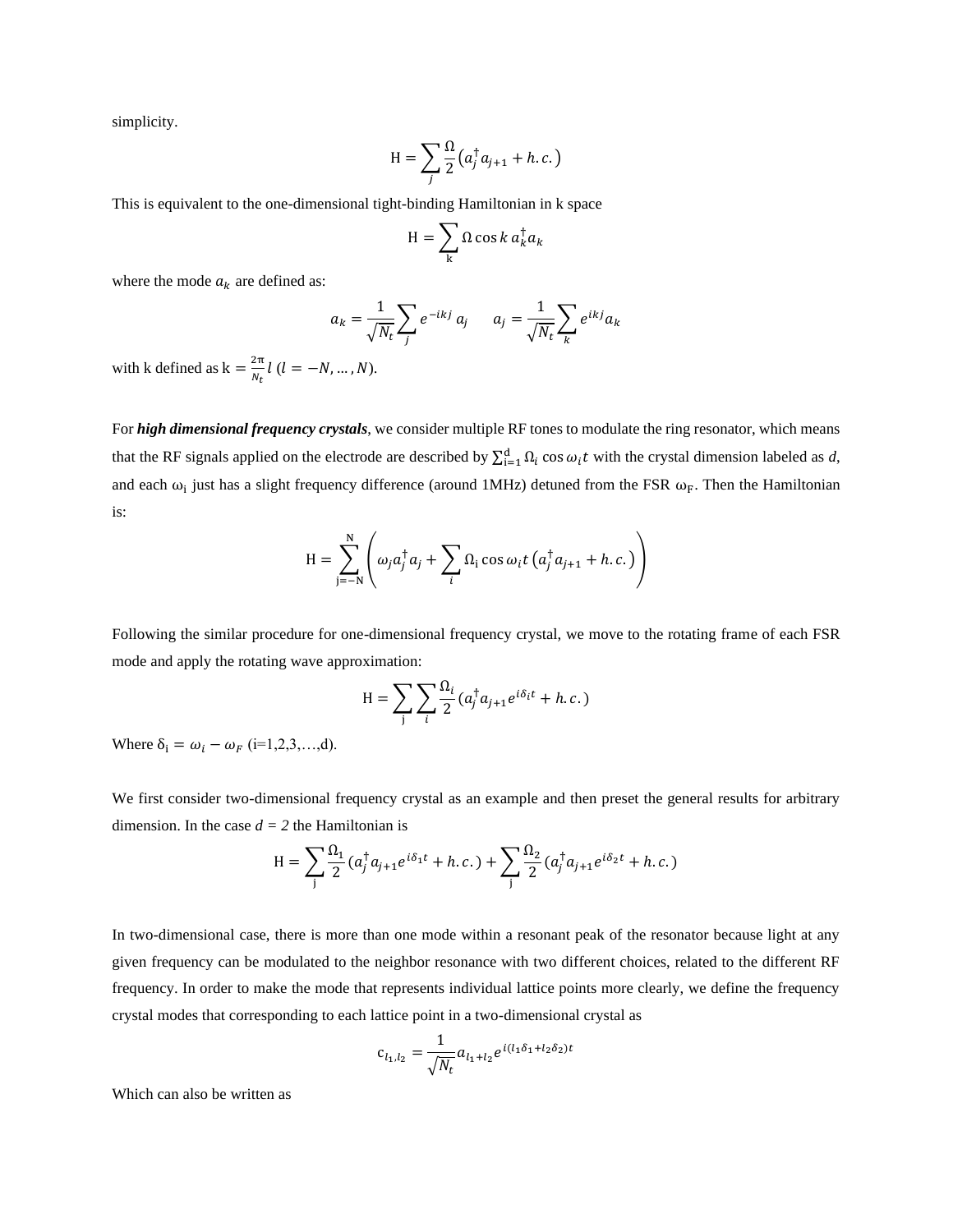$$
c_l = \frac{1}{\sqrt{N_t}} a_{\Sigma l_i} e^{il \cdot \delta t}
$$

Where  $l = (l_1, l_2)$  and  $\delta = (\delta_1, \delta_2)$ . Here *l* represents the two-dimensional lattice position label where  $l_1$  or  $l_2$  can equal to −N, −N + 1, ..., N − 1, N. Since all the other modes generated by the hopping of pump photon, we define the pump mode as  $c_{0,0} = \frac{1}{\sqrt{N}}$  $\frac{1}{\sqrt{N_t}}a_0$ , which is at the center point of the lattice.

In real frequency spectrum if two modes (e.g.  $c_{1,1}$  and  $c_{2,0}$ ) are in the same resonant peak, then the summation of their own subscript are same (that means  $1 + 1 = 2 + 0$ ) because  $c_l \propto a_{\sum l_i}$ .

It can be seen that  $c_l$  satisfies  $c_{l_1,l_2}^{\dagger} c_{l_1+1,l_2} = \frac{1}{N_l}$  $\frac{1}{N_t} a_{l_1+l_2}^{\dagger} a_{l_1+l_2+1} e^{i\delta_1 t}$  and  $c_{l_1,l_2}^{\dagger} c_{l_1,l_2+1} = \frac{1}{N_t}$  $\frac{1}{N_t} a_{l_1+l_2}^{\dagger} a_{l_1+l_2+1} e^{i\delta_2 t}.$ So for any given j, we have a sets of  $(l_1, l_2)$  that can satisfy  $l_1 + l_2 = j$   $(l_1$  range from  $-N, ..., N$  and  $l_2 = j - l_1$ . All of these corresponded  $c_{l_1,l_2}$  have the relation  $c_{l_1,l_2}^{\dagger} c_{l_1+1,l_2} = \frac{1}{N_1}$  $\frac{1}{N_t} a_{l_1+l_2}^{\dagger} a_{l_1+l_2+1} e^{i\delta_1 t}$  and  $c_{l_1,l_2}^{\dagger} c_{l_1,l_2+1} =$ 1  $\frac{1}{N_t} a_{l_1+l_2}^{\dagger} a_{l_1+l_2+1} e^{i\delta_2 t}$ . So for any j we can obtain the following relation that

$$
a_j^{\dagger} a_{j+1} e^{i\delta_1 t} + h.c. = \frac{1}{N_t} a_{l_1+l_2}^{\dagger} a_{l_1+l_2+1} e^{i\delta_1 t} + \frac{1}{N_t} a_{l_1+l_2}^{\dagger} a_{l_1+l_2+1} e^{i\delta_1 t} + \dots + \frac{1}{N_t} a_{l_1+l_2}^{\dagger} a_{l_1+l_2+1} e^{i\delta_1 t}
$$
  
=  $\dots + c_{-1,j-(-1)}^{\dagger} c_{-1+1,j-(-1)} + c_{0,j-(-1)}^{\dagger} c_{0,j-(-1)} c_{0,j-(-1)} + c_{1,j-(-1)}^{\dagger} c_{1+1,j-(-1)} + \dots$   
= 
$$
\sum_{l_1=-N}^{N} (c_{l_1,j-l_1}^{\dagger} c_{l_1+1,j-l_1} + h.c.)
$$

The similar process will also apply to  $a_j^{\dagger} a_{j+1} e^{i \delta_2 t} + h.c.$  and we can obtain the Hamiltonian

$$
H = \sum_{j} \frac{\Omega_{1}}{2} (a_{j}^{\dagger} a_{j+1} e^{i\delta_{1}t} + h.c.) + \sum_{j} \frac{\Omega_{2}}{2} (a_{j}^{\dagger} a_{j+1} e^{i\delta_{2}t} + h.c.)
$$
  

$$
= \frac{\Omega_{1}}{2} \sum_{j} \sum_{l_{1}=-N}^{N} (c_{l_{1},j-l_{1}}^{\dagger} c_{l_{1}+1,j-l_{1}} + h.c.) + \frac{\Omega_{2}}{2} \sum_{j} \sum_{l_{1}=-N}^{N} (c_{l_{1},j-l_{1}}^{\dagger} c_{l_{1},j-l_{1}+1} + h.c.)
$$
  

$$
= \frac{\Omega_{1}}{2} \sum_{l_{1}} \sum_{l_{2}} (c_{l_{1},l_{2}}^{\dagger} c_{l_{1}+1,l_{2}} + h.c.) + \frac{\Omega_{2}}{2} \sum_{l_{1}} \sum_{l_{2}} (c_{l_{1},l_{2}}^{\dagger} c_{l_{1},l_{2}+1} + h.c.)
$$

Which is the two-dimensional tight-binding model. By expressing the Hamiltonian in mode  $c_l$ , we are changing the time-dependence of the operator, which will involve some extra term in the Hamiltonian that is proportional to  $\delta_1$ ,  $\delta_2$ . But since  $\delta_1$ ,  $\delta_2$  are much smaller than  $\Omega_1$  and  $\Omega_2$ , we can neglect that extra term for the tight-binding model. Actually, this approximation summarizes the condition that the RF detuning has to be sufficiently small that they do not affect the original system dynamics, which is the case if the detuning is on the order of, or smaller than the unmodulated resonator bandwidth, in our case few MHz.

Finally, the same procedure described for two-dimensional crystals can be fully generalized to arbitrary high dimensions, as long as the largest detuning between any two RF driving signals remains much smaller than the coupling rates (i.e. the largest RF detuning is on the order or smaller than the spectral bandwidth of the unmodulated resonator).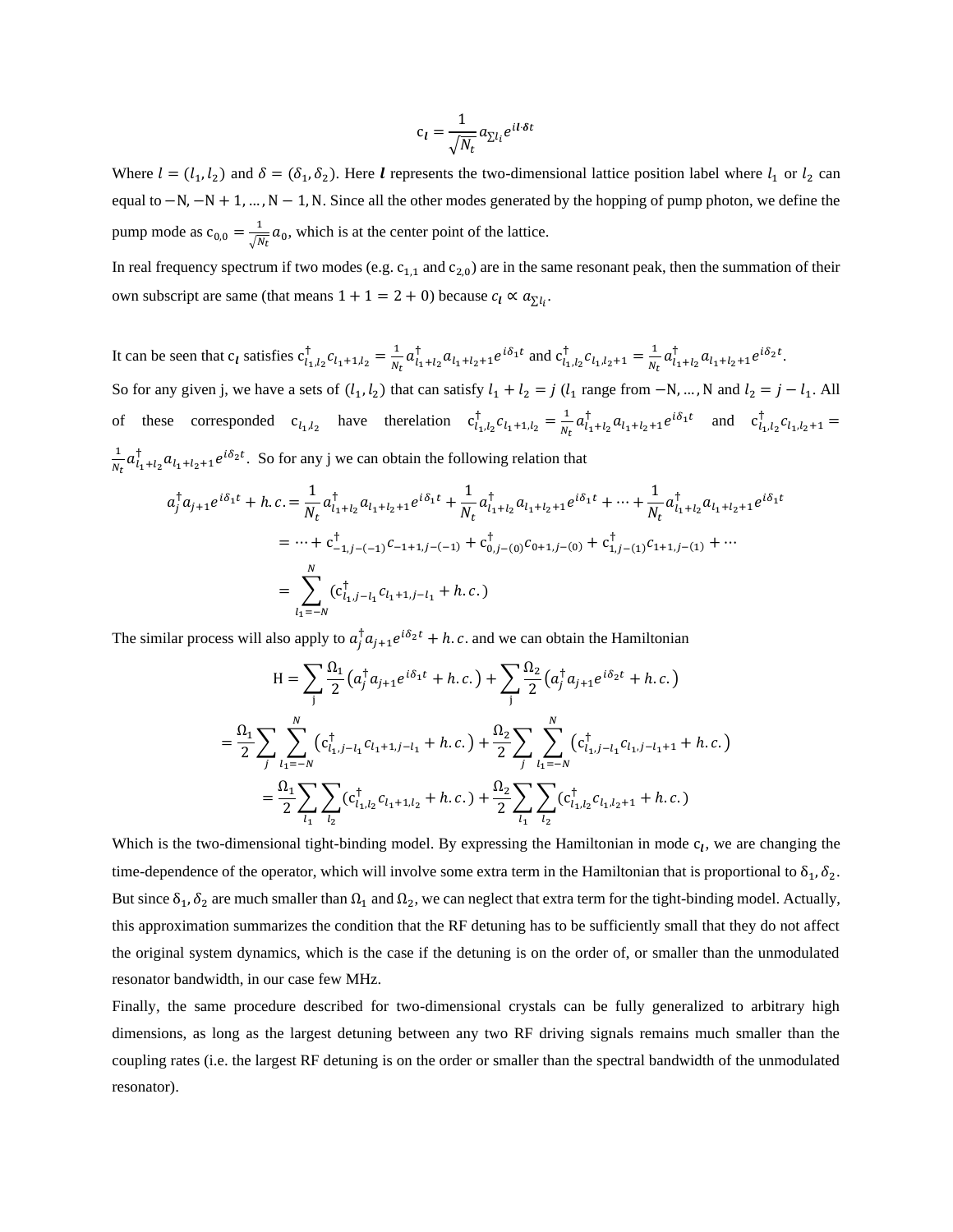$$
H = \sum_{l_1} \sum_{l_2} ... \sum_{l_d} \sum_{i} \frac{\Omega_i}{2} (c_{l_1, l_2, ..., l_i, ..., l_d}^{\dagger} c_{l_1, l_2, ..., l_i+1, ..., l_d} + h.c.)
$$

And if all RF power are equal, then

$$
H = \sum_{}\frac{\Omega}{2}\left(c_i^{\dagger}c_j + h.c.\right)
$$

where  $\lt i, j >$  sum over the neighbor lattice.

**Optical transmission spectrum of high-dimensional tight-binding electro-optic frequency combs.** We derive the form of transmission spectrum using input-output theory. The equation of motion for mode  $a_j$  for a one-dimensional frequency crystal is

$$
\dot{a}_j = \left(-i\omega_j - \frac{\kappa}{2}\right)a_j - i\Omega\cos\omega t \left(a_{j-1} + a_{j+1}\right)
$$

where  $\kappa = \kappa_e + \kappa_i$  is the linewidth of the cavity and  $\kappa_e$ ,  $\kappa_i$  is the waveguide-cavity loss rate, cavity intrinsic loss rate, respectively. Going to a rotating frame  $a_j \rightarrow a_j e^{-i\omega_j t}$  and applying rotating wave approximation:

$$
\dot{a}_j = \left(-\frac{\kappa}{2}\right)a_j - i\frac{\Omega}{2}\left(a_{j-1} + a_{j+1}\right)
$$

This is the equation of motion for the mode of each lattice point of one-dimensional crystal, which means that each frequency modes are coupled with neighboring modes. When we excite the crystal at single specific frequency  $\omega_L$ around  $\omega_0$ , the equation for the pump photon is given by

$$
\dot{a}_0 = \left(-\frac{\kappa}{2}\right)a_0 - i\frac{\Omega}{2}(a_{-1} + a_1) - \sqrt{\kappa_e}\alpha_{\rm in}e^{-i\Delta t}
$$

where  $\Delta = \omega_L - \omega_0$  is the laser detuning. All the other modes are occupied by the hopping from the pump field. In reciprocal space the equation of motion for  $a_k$  is given by

$$
\dot{a}_k = \left(-i\Omega\cos k - \frac{\kappa}{2}\right)a_k - \sqrt{\frac{\kappa_e}{N_t}}\alpha_{\text{in}}e^{-i\Delta t}
$$

This equation means that since we pump a single point on the real space of crystal, we are pumping all the momentum  $\boldsymbol{k}$  in reciprocal space. In the laser rotating frame we obtain the steady state amplitude of  $a_k$ 

$$
a_k = \sqrt{\frac{\kappa_e}{N_t}} \alpha_{\text{in}} \frac{1}{-i\Omega \cos k + i\Delta - \kappa/2}
$$

Which means that when the cavity is under-coupled ( $\kappa_e < \kappa_i$ ), the field inside the cavity  $a_j = \frac{1}{\sqrt{\lambda}}$  $\frac{1}{\sqrt{N_t}}\sum_k e^{ikj} a_k$  consists of a sets of extremely under-coupled mode  $a_k$  with an external coupling strength  $\kappa_e/N_t$ . The optical transmission is therefore given by

$$
\left|\frac{a_{out}}{a_{in}}\right|^2 = \frac{\left|\alpha_{in} + \sqrt{\kappa_e} \sum_j a_j e^{-i(\omega_j - \omega_L)t}\right|^2}{\alpha_{in}} \approx 1 + 2\text{Re}\left(\sqrt{\kappa_e} a_0\right) / \alpha_{in} = 1 + 2\text{Re}\left(\sqrt{\frac{\kappa_e}{N_t}} \sum_k a_k\right) / \alpha_{in}
$$

We can now apply the approximation that in the output signal  $\alpha_{in}$  is much larger than the field out of the cavity because of the extremely under-couple of each  $a_k$  and drop the fast oscillating term, leading to the final output spectrum: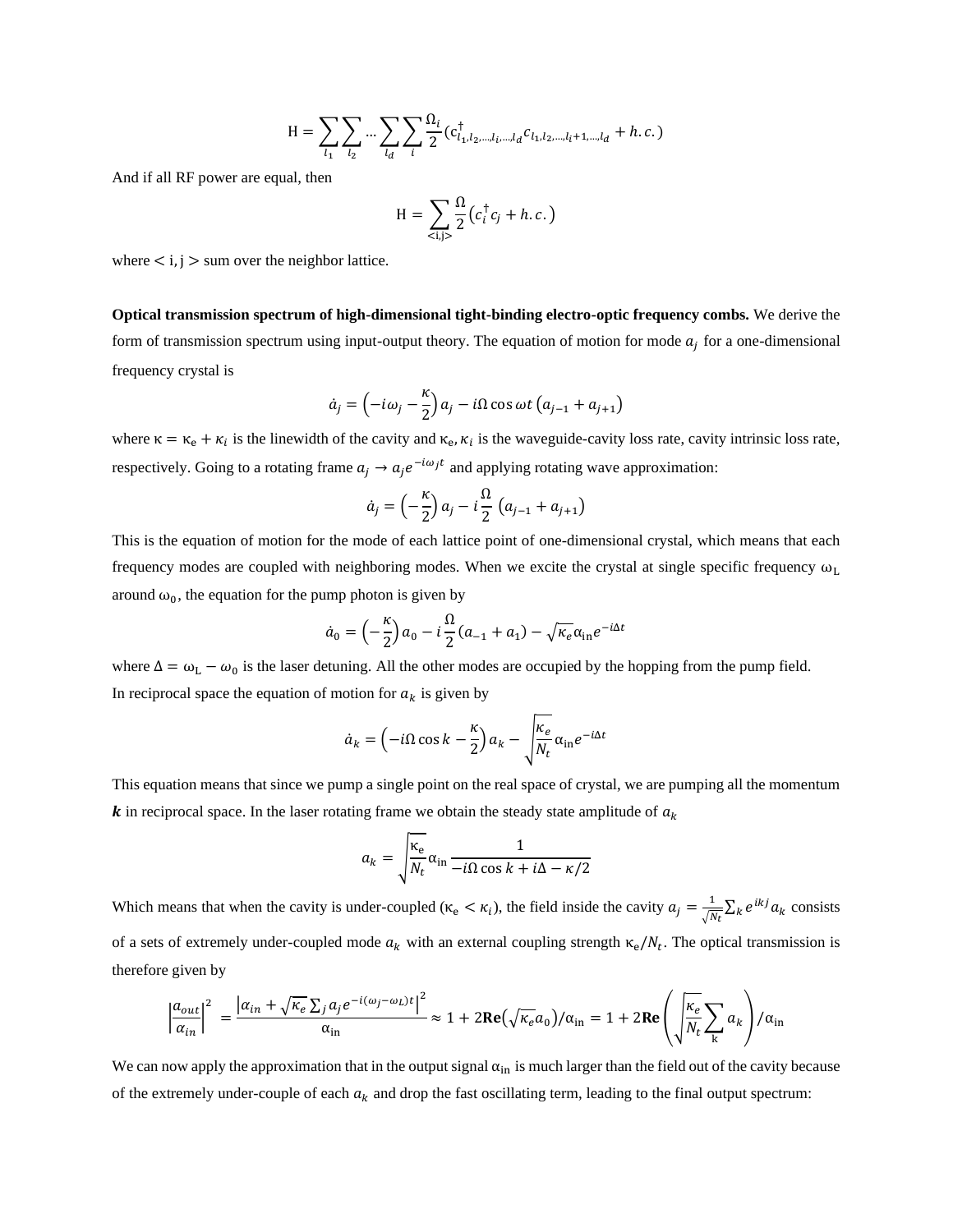$$
T(\Delta) = 1 + 2\frac{\kappa_e}{N_t} \text{Im}\left(\sum_k \frac{1}{(A - \Omega \cos k) + i\frac{\kappa}{2}}\right)
$$

The same model can be applied to high-dimensional crystals, where we first consider the case of two-dimensional frequency crystals. We start from the equation of motion derived from the Hamiltonian in rotating frame without pump:

$$
\dot{a}_j = \left(-\frac{\kappa}{2}\right)a_j - i\frac{\Omega_1}{2}\left(a_{j-1}e^{-i\delta_1 t} + a_{j+1}e^{i\delta_1 t}\right) - i\frac{\Omega_2}{2}\left(a_{j-1}e^{-i\delta_2 t} + a_{j+1}e^{i\delta_2 t}\right)
$$

and multiply  $\frac{1}{\sqrt{N_t}}e^{i\theta t}$  to the above equation to get

$$
\dot{c}_l = \left(i l \cdot \delta - \frac{\kappa}{2}\right) c_l - i \frac{\Omega_1}{2} \left(c_{l_1+1,l_2} + c_{l_1-1,l_2}\right) - i \frac{\Omega_2}{2} \left(c_{l_1,l_2+1} + c_{l_1,l_2-1}\right)
$$

And since  $il \cdot \delta \ll \kappa, \Omega_1, \Omega_2$ , we neglect this term in the equation. This equation describes the coupling between each lattice point. The effect of pump can be introduced by considering the input photon to this crystal is at frequency  $\omega_L$ which correspond to the mode  $c_{0,0}$  and all the other photons are generated by the hopping from these input photons. For  $\mathbf{l} = (0,0)$  we have

$$
\dot{c}_{0,0} = \left(-\frac{\kappa}{2}\right)c_{0,0} - i\frac{\Omega_1}{2}\left(c_{1,0} + c_{-1,0}\right) - i\frac{\Omega_2}{2}\left(c_{0,1} + c_{0,-1}\right) - \sqrt{\kappa_e}\frac{1}{\sqrt{N_t}}\alpha_{\text{in}}e^{-i\Delta t}
$$

Where  $\Delta = \omega_L - \omega_0$ . Then we go to the reciprocal space by

$$
c_k = \frac{1}{\sqrt{N_t^2}} \sum_l e^{-ik \cdot l} c_l \qquad c_l = \frac{1}{\sqrt{N_t^2}} \sum_k e^{ik \cdot l} c_k
$$

and get the equation of motion in reciprocal space

$$
\dot{c}_k = \left(-i\Omega_1 \cos k_1 - i\Omega_2 \cos k_2 + i\Delta - \frac{\kappa}{2}\right) c_k - \sqrt{\frac{\kappa_e}{N_t^2} \frac{1}{\sqrt{N_t}}} \alpha_{in}
$$

With the similar argument in one-dimensional case, we have the output

$$
T(\Delta) = \left| \frac{a_{out}}{a_{in}} \right|^2 = 1 + 2\text{Re}\left(\sqrt{\frac{\kappa_e}{N_t^2}} \sqrt{N_t} \sum_k c_k \right) = 1 + 2\frac{\kappa_e}{N_t^2} \text{Im}\left(\sum_k \frac{1}{(\Delta - \sum_i \Omega_i \cos k_i) + i\frac{\kappa}{2}}\right)
$$

Finally, it is directly possible to obtain the general result for a frequency crystal with dimension  $d$ . The spectral mode is

$$
c_l = c_{(l_1, l_2, \dots, l_d)} = \frac{1}{\sqrt{N_t^{d-1}}} a_{l_1 + l_2 + \dots + l_d} e^{i(l_1 \delta_1 + l_2 \delta_2 + \dots + l_d \delta_d)t} = \frac{1}{\sqrt{N_t^{d-1}}} a_{\Sigma l_i} e^{il \cdot \delta t}
$$

With  $l = (l_1, l_2, ..., l_d)$  and  $\delta = (\delta_1, \delta_2, ..., \delta_d)$ . With reciprocal space defined as  $c_k = \frac{1}{\sqrt{2\pi}}$  $\frac{1}{\sqrt{N_t^d}} \sum_l e^{-ik \cdot l} c_l$  we obtain the

equation of motion

$$
\dot{c}_k = \left(-i\sum_i \Omega_i \cos k_i + i\Delta - \frac{\kappa}{2}\right) c_k - \sqrt{\frac{\kappa_e}{N_t^d} \frac{1}{\sqrt{N_t^{d-1}}} \alpha_{in}
$$

And transmission is